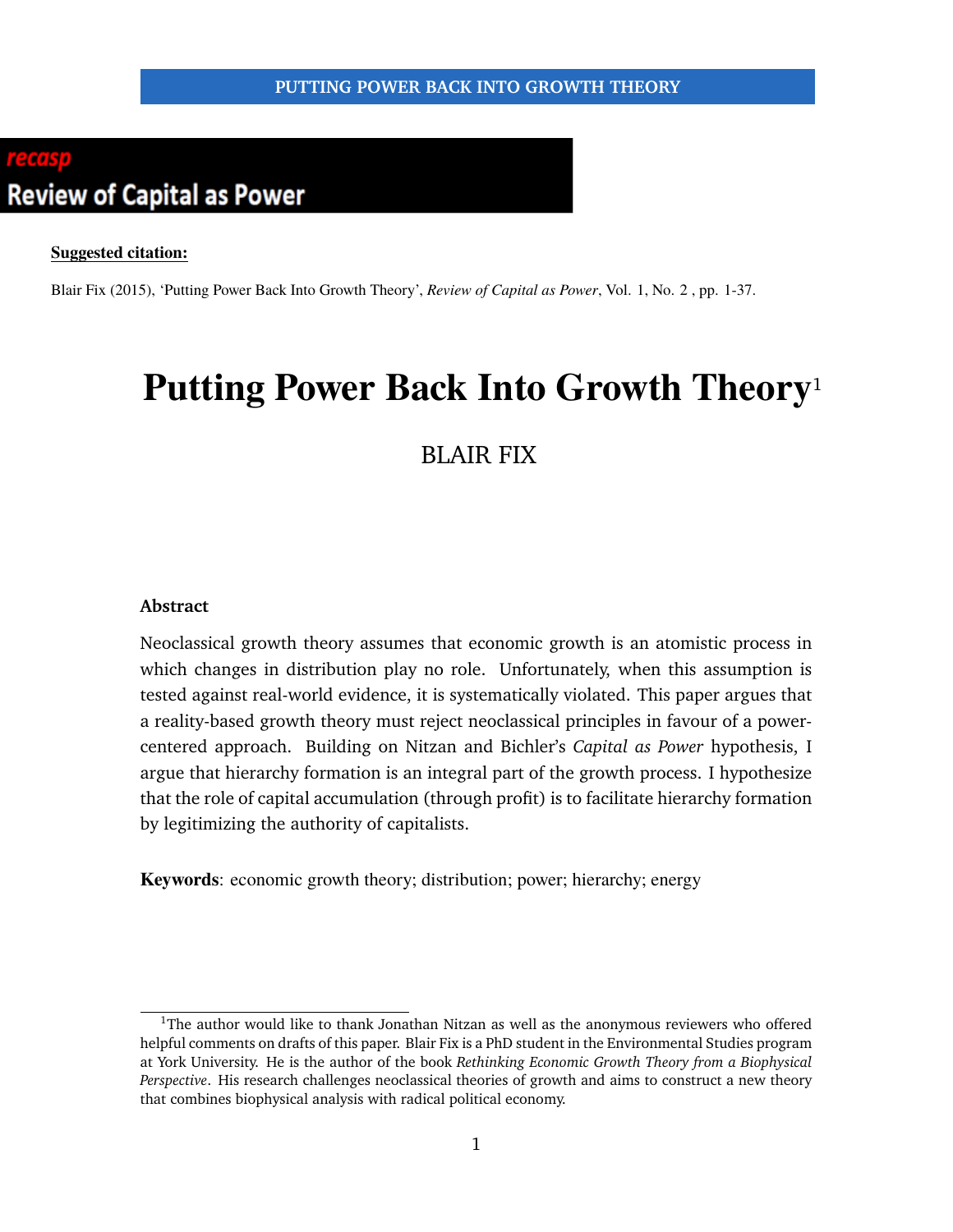EOCLASSICAL growth theory is the dominant approach to understanding eco-<br>nomic growth. The canonical neoclassical model – the Solow-Swan model –<br>fect competition. Thus, it assumes that concentrated power plays no role in t EOCLASSICAL growth theory is the dominant approach to understanding economic growth. The canonical neoclassical model – the Solow-Swan model – treats growth as an *atomistic* process that takes place under conditions of perprocess. Moreover, neoclassical growth theory assumes that changes in economic distribution have no effect on growth.

This paper has two goals. The first goal is to challenge the validity of neoclassical growth theory by holding its assumptions up to empirical scrutiny. This paper demonstrates that the key assumptions underpinning neoclassical growth theory are *systematically contradicted* by real-world evidence. The second goal is to offer an alternative approach to growth theory that *is* consistent with empirical evidence.

This paper provides evidence that a three-way linkage exists between economic distribution, corporate employment concentration, and the growth of energy consumption. If taken seriously, this evidence requires a radical reformulation of the way economic growth is conceived and explained. Rather than being an outcome of atomistic competition, the evidence suggests that growth is fundamentally tied to the *accumulation of power*. Why? A defining feature of large corporations is their internal hierarchical structure. But since hierarchy (by its very nature) implies a concentration of power at the top, the link between corporate scale and economic scale suggests that growth is inseparable from the accumulation of power.

Like neoclassical theory, this paper hypothesizes that capital accumulation is a key component of the growth process. But while neoclassical theory treats capital accumulation as a *physical* process, this paper builds on Nitzan and Bichler's [\(2009\)](#page-35-0) Capital as Power hypothesis to argue that capital accumulation is an *ideological* process. Capital is treated not as a 'factor of production', but rather, as a social convention that allows the conversion of incommensurable *qualities* into commensurable *quantities*. I argue that capital accumulation facilitates hierarchy formation by *legitimizing* the authority of those at the top. Capitalists exchange *capital* for institutional *ownership* – the legitimate right to rule. Thus, capital accumulation perpetuates the authority of owners and allows for the expansion of their power, the formation of larger hierarchies, and increases in energy consumption.

This paper is organized into four sections. Section 1 reviews the key assumptions of neoclassical growth theory, followed by a discussion of the problems associated with using monetary value to measure economic growth. A defining feature of this paper is the use of energy consumption as an indicator of economic scale (rather than conventional 'real' GDP). Section 2 presents empirical evidence linking *distribution* and energy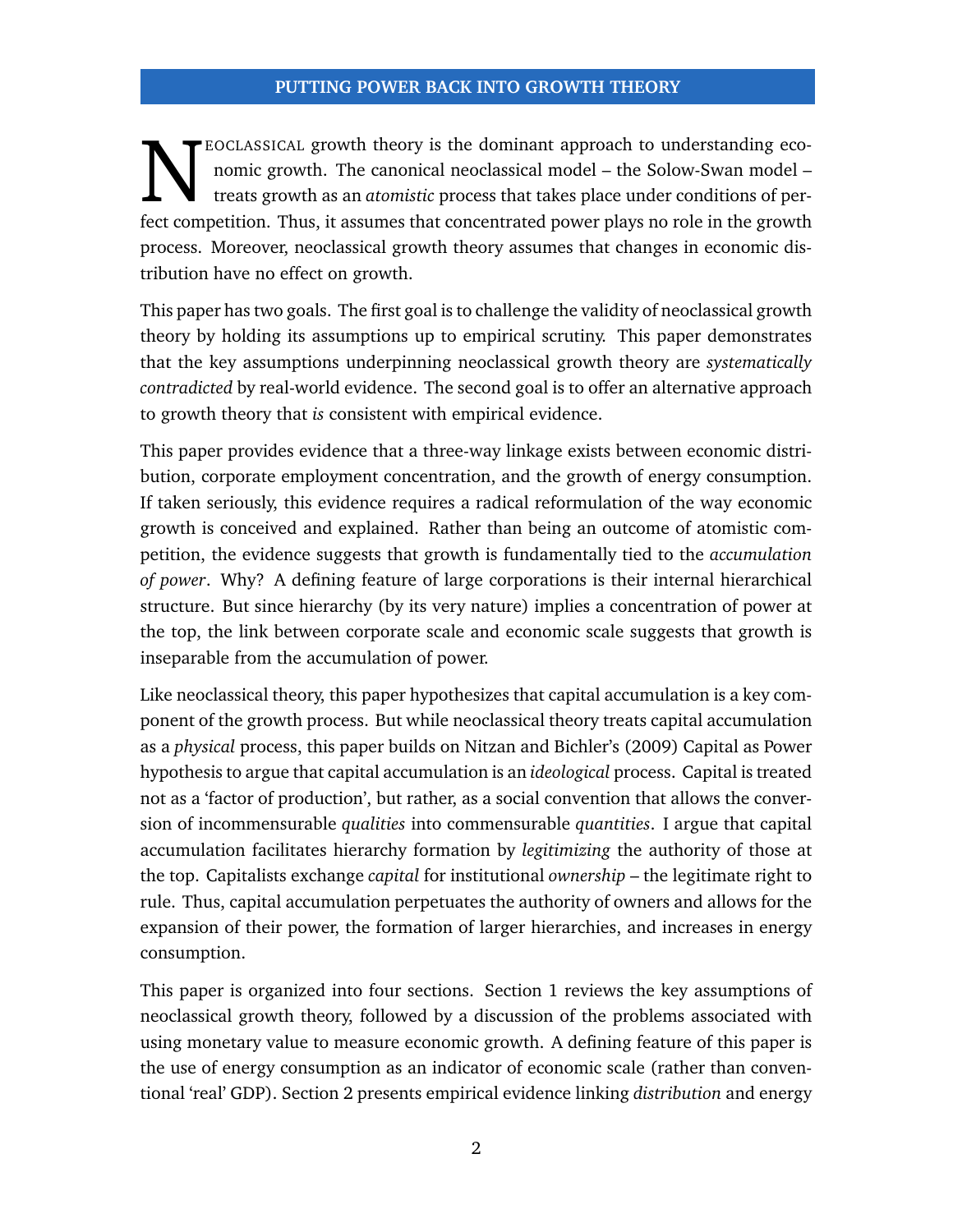consumption, while Section 3 presents empirical evidence connecting *institutional size* with energy consumption. Section 4 synthesizes this evidence and presents an alternative vision for economic growth theory.

# **1 The State of Growth Theory**

#### **Neoclassical Growth Theory**

Neoclassical growth theory is a logical extension of the neoclassical theory of the firm. The latter treats the firm as a 'black box' – all that is known are inputs (labor and capital) and outputs (goods and services). Neoclassical microeconomics posits the existence of a 'production function' – essentially a formula – that can explain how the quantities of a firm's inputs are related to the quantities of its outputs.

Neoclassical macroeconomics applies the same line of thinking to the entire economy: it is the economy that becomes a black box, described only by inputs and outputs. It is posited that a unique *aggregate* production function exists that can quantitatively explain how capital and labor inputs relate to total economic output. Although there are many varieties of neoclassical growth theory, the Solow-Swan model (Solow [1956;](#page-35-1) Swan [1956\)](#page-35-2) has become the canonical approach (Acemoglu [2008\)](#page-33-0). At its core is a Cobb-Douglas production function (Eq. [1\)](#page-2-0) in which capital (*K*), labor (*L*) and 'technical progress' (*A*) mix together to create material output (*Y* ).[2](#page-0-0)

<span id="page-2-0"></span>
$$
Y = AL^{\beta} K^{\alpha} \tag{1}
$$

While there are numerous problems with production functions, $^3\,$  $^3\,$  $^3\,$  for the present discussion, I am concerned with the following two implicit assumptions contained within the Solow-Swan model: (1) distribution is unrelated to growth; and (2) large institutions (i.e. concentrated power) are unimportant to economic growth

I begin with distribution. A central tenet of neoclassical distribution theory is that one's income is proportional to one's *marginal productivity*. When applied to neoclassical growth theory, marginal productivity theory predicts that the exponents *α* and *β* (in Eq.

 $^2$ In many ways the "technical progress" term is a fudge-factor that adjusts for the empirical inaccuracy of the Solow-Swan model. Without this term, the Solow-Swan model fails to explain a large portion of historical growth (Ayres and Warr [2009\)](#page-33-1).

<sup>&</sup>lt;sup>3</sup>For a small sample of the literature critiquing production functions, see Felipe and Fisher [2003;](#page-33-2) Felipe and Holz [2001;](#page-34-0) Fisher [1969;](#page-34-1) Robinson [1953;](#page-35-3) Shaikh [1974;](#page-35-4) Shaikh [2005](#page-35-5)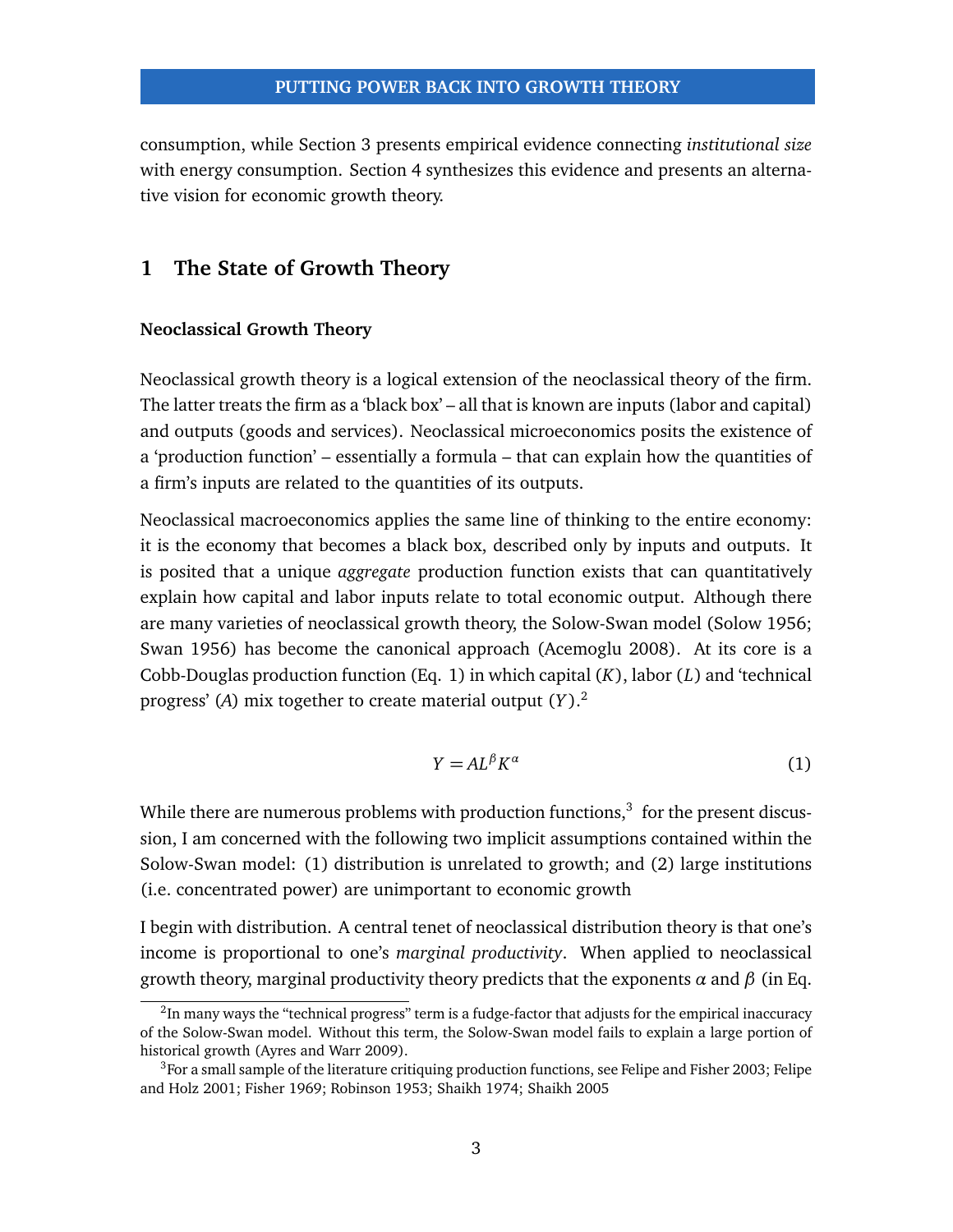[1\)](#page-2-0) should be equal to capital and labor's share of income, respectively. In neoclassical growth theory, it has become standard practice to assume that these exponents are constant.

This tradition has its roots in the work of Cobb and Douglas [\(1928\)](#page-33-3), who showed that fixed exponents could be used to model historical production. The constancy of 'factor shares' was later formalized by Nicholas Kaldor [\(1957\)](#page-34-2) who put forward a list of six stylized facts about economic growth, one of which was the historical tendency for capital and labor income shares to remain approximately constant over time (about 1/3 and 2/3 respectively). By assuming that returns to labor and capital are constant over time, neoclassical growth theory assumes that changes in distribution do not affect growth.

In order for the neoclassical aggregate production function to be valid, two more assumptions are required: (1) all firms (and the economy as a whole) must experience constant returns to scale; and (2) the economy must be perfectly competitive. Constant returns to scale is a property of a production function *Y* (*K*, *L*) such that increases in the scale of capital and labor inputs yield a corresponding increase in total output. Stated mathematically, this becomes:

$$
Y(cK, cL) = cY(K, L)
$$
 (2)

While, in principle, the production function of individual firms can have either constant, increasing, or decreasing returns to scale, in order to maintain compatibility with the marginal productivity theory of distribution, one must assume constant returns to scale. This assumption arose from an 'adding up' problem that neoclassical economists first faced when formulating the marginal productivity theory of distribution. Joan Robinson summarizes this issue: "How do we know that, if each factor is paid its marginal product, the total product is disposed of without residue, positive or negative?" [\(1934,](#page-35-6) p. 398).

Using a theorem developed by the mathematician Leonhard Euler, theologian Philip Wicksteed [\(1894\)](#page-35-7) formulated an elegant solution to the 'adding up' problem. He showed that if one assumes that production exhibits constant returns to scale, then Euler's theorem could be used to 'prove' that each factor receives payment in exact accordance with its marginal productivity, thus solving the 'adding up' problem.<sup>[4](#page-0-0)</sup>As a result of this theorem, neoclassical growth theory (which maintains compatibility with neoclassical distribution theory) is forced to assume that all firms have constant returns to scale.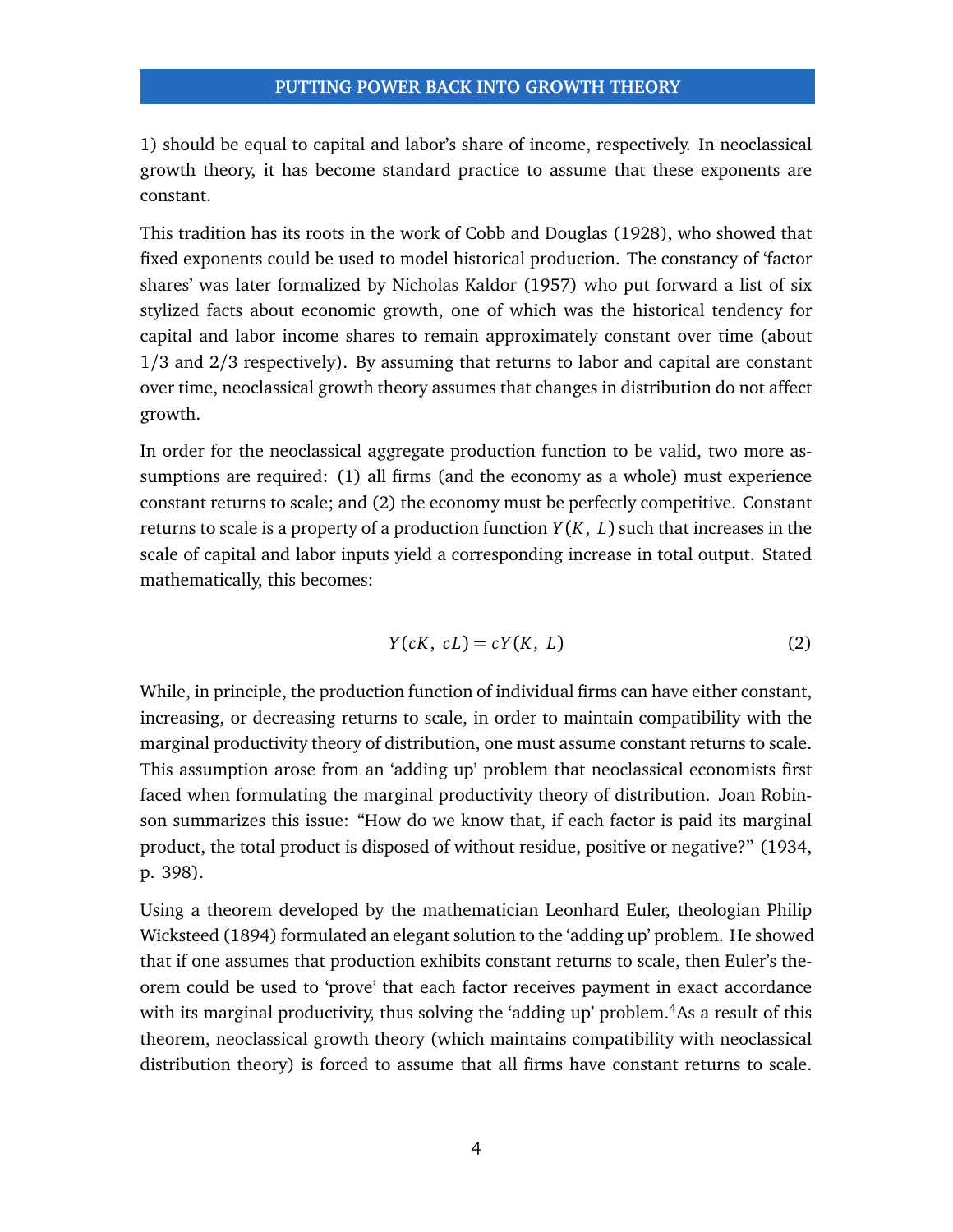This means that size is assumed to be neither an advantage nor disadvantage: all firms, large or small, are given the same production function.

We now turn our attention to the assumption of *perfect competition*. Neoclassical theory predicts that under conditions of perfect competition, markets will allocate resources in the most efficient manner possible (given existing patterns of distribution).<sup>[5](#page-0-0)</sup> Here, perfect competition is used specifically to mean that firms are *price-takers*: they have no market power that allows them to dictate the price of their output. However, as Coase [\(1937\)](#page-33-4) noted, this results in a paradox. While the firm is the basic unit of production in neoclassical theory, the theorized efficiency of perfect competition implies that firms should *not exist*. According to neoclassical logic, the most efficient form of production should occur when competition is most atomistic – when every individual is self-employed.

Given this paradox, why does neoclassical theory continue to assume perfect competition? Steve Keen [\(2001\)](#page-34-3) argues that it is because without it, the most basic tenet of neoclassical theory – the equilibrium-seeking price mechanism – cannot be justified. Before explaining the problem, let us first review the neoclassical explanation of the market. Arthur Salter says it best:

... the normal economic system works itself. For its current operation it is under no central control, it needs no central survey. Over the whole range of human activity and human need, supply is adjusted to demand, and production to consumption, by a process that is automatic, elastic, and responsive. [\(1921,](#page-35-8) p. 15)

In neoclassical theory, the equilibrium-seeking quality of the free market is explained by the forces of supply and demand. Market equilibrium occurs at the intersection of supply and demand curves. These theoretical curves, in turn, are explained in terms of the behavior of individual consumers and producers. The downward sloping demand curve is explained by the law of diminishing marginal utility: a consumer will derive a decreasing amount of pleasure from each additional unit of consumption. The upward sloping supply curve is explained by the law of increasing marginal costs: each additional unit of production is assumed to become costlier to produce.<sup>[6](#page-0-0)</sup> As long as all firms are price-takers (meaning there is perfect competition), the resulting equilibrium

<sup>&</sup>lt;sup>4</sup>As used by Wicksteed, Euler's Theorem states that if  $Y = f(a, b, c, ...)$  is a production function with factors of production a, b, c, ... that exhibits constant returns to scale, then  $Y = a \frac{\partial Y}{\partial a} + b \frac{\partial Y}{\partial b} + c \frac{\partial Y}{\partial c} + ...$ That is, ouput *Y* is guaranteed to be the sum of the quantity of each factor times its marginal productivity.

<sup>&</sup>lt;sup>5</sup>This is known as the first fundamental theorem of welfare economics: under conditions of perfect competition, market equilibrium is *Pareto-efficient*. It is impossible to make any one individual better off without making at least one individual worse off.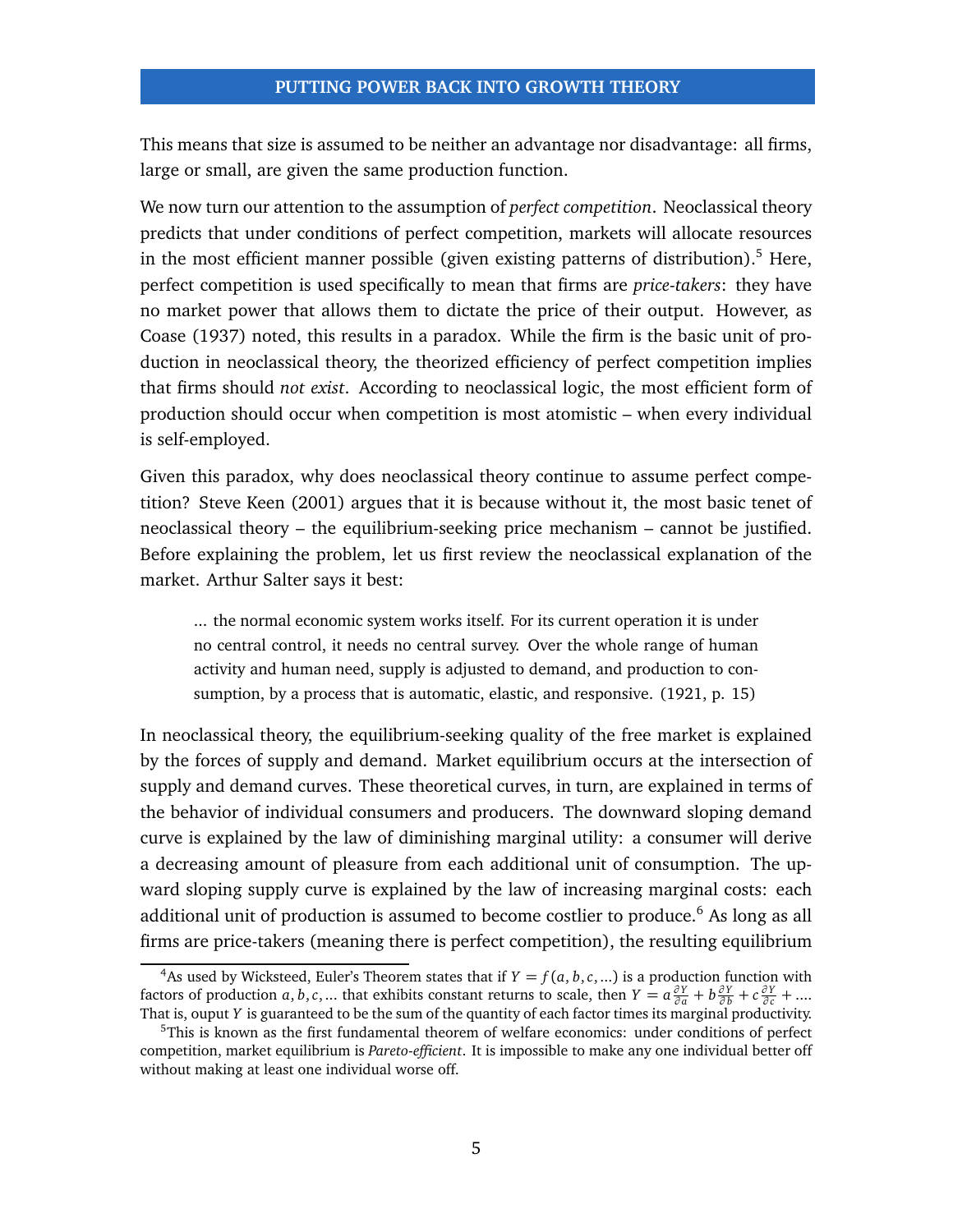quantity of production is such that the market price equals both the marginal utility of the buyer and the marginal cost of the supplier.

This elegant explanation of the price mechanism underlies all other aspects of neoclassical theory. Yet without perfect competition, it fails to function. If firms have even the slightest market power, then the equilibrium price will diverge from marginal costs, causing the theory to break down. Steve Keen summarizes: "Unless perfect competition rules, there is no supply curve" [\(2001,](#page-34-3) p. 101). Thus, the assumption of perfect competition is central to the internal consistency of neoclassical theory. When applied to neoclassical growth theory, this leads to the conclusion that the optimal growth path should be through atomistic competition: large firms should play no preferential role (indeed, they should not exist). This amounts to an implicit assumption that concentrated power plays no role in growth.

To summarize, neoclassical growth theory assumes that distribution and institutional size play *no role* in economic growth. In the following sections, I demonstrate that these assumptions are directly contradicted by empirical evidence. First, however, I review a major problem (that goes largely unnoticed) facing all economic growth theorists: the accepted measure of economic scale – 'real' GDP – is *irreconcilably* flawed.

#### **Measuring Economic Growth**

There is nothing more important to a theory of economic growth than the ability to *objectively* measure the scale of the economy. Without such a measure, a scientific theory of growth is impossible. Unfortunately, the accepted measure of economic growth – 'real' GDP – is plagued by fundamental epistemological difficulties that render it fundamentally *subjective*.

Any act of measurement begins with an act of reduction. The observer must find a suitable unit for reducing the *qualities* of the universe to a single *quantity*. The choice of unit crucially affects this mapping of quantity onto quality. Thus, the concept of economic growth is only meaningful if we can first agree on *what it is that is growing*. To state formally, measuring material production (*Y* ) can only be done if we reduce it to a *single* quantity, *Q*:

$$
Y = Q \tag{3}
$$

 $6$ One might protest that the reverse may actually be true – that each additional unit of production will cost less. While this may be true in reality, as Harold Lydall notes, "neoclassical theory is built on the ... assumption of absence of economies of scale" [\(1971](#page-34-4) p. 91).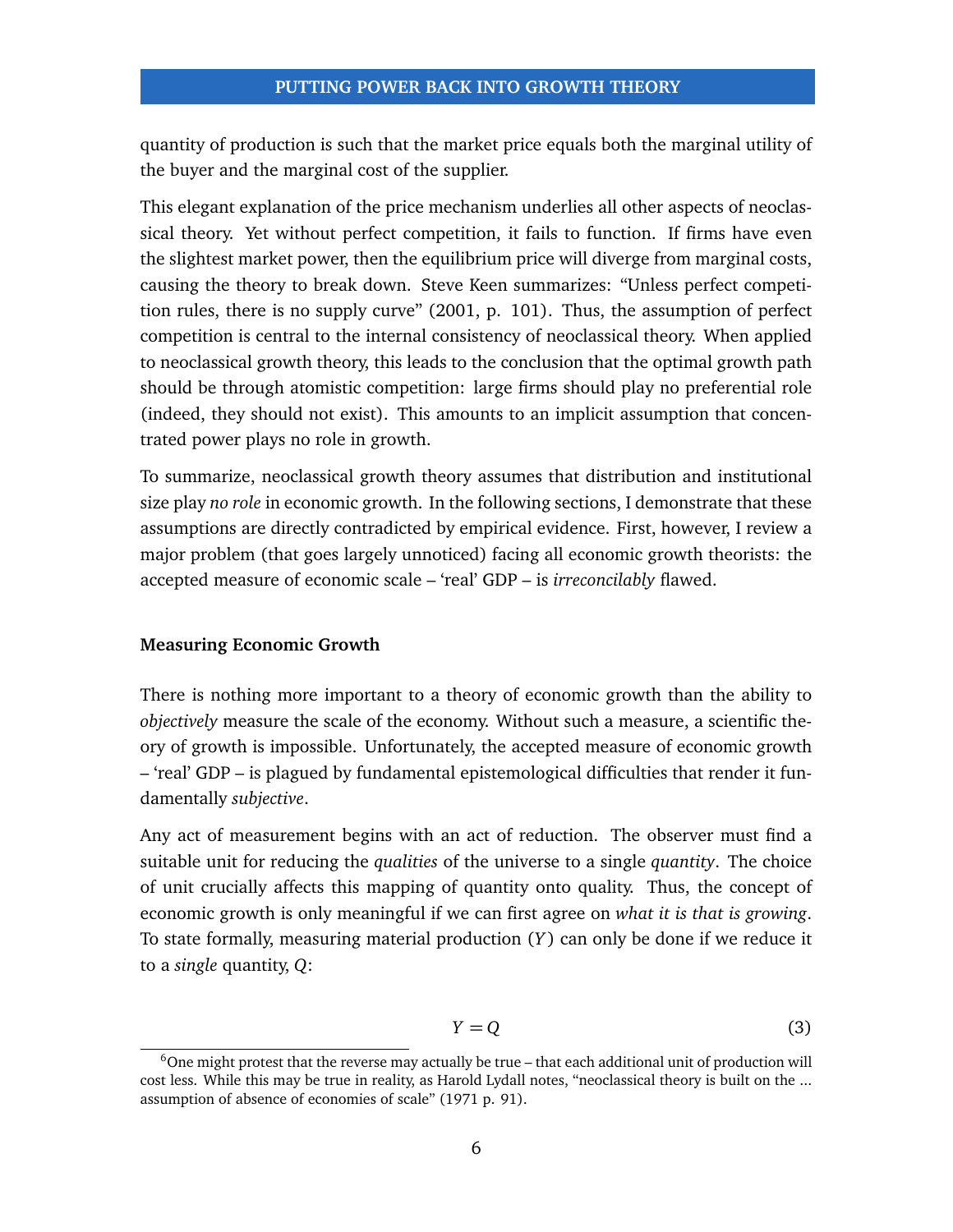In principle, *Q* can be defined in terms of any unit. However, before selecting a particular unit, we must present arguments about why this unit is *meaningful*. Furthermore, for a unit to be effective, it must be socially agreed upon, and it must not change over time and space. Strangely, economists have chosen a unit – price – that does not uphold this simple principle.

#### **The Changing Meter Stick**

Let us begin by looking not at the real world of heterogeneous production, but at an imagined world in which production is homogenous. In this world, only apples are produced, and they are all uniform. In this world, it makes sense to use "apples" as our unit of measurement. If, in the year in question, 300 apples were produced, then:

$$
Y = 300 \text{ apples} \tag{4}
$$

Now imagine that our economy begins to produce both 300 apples *and* 100 oranges (again, all uniform). Now production becomes:

$$
Y = 300 \text{ apples} + 100 \text{ oranges} \tag{5}
$$

This presents a problem: we wish to express *Y* in terms of a single quantity – but to paraphrase an old adage, you can't add apples and oranges. We must find a third unit that allows the comparison of "apples" and "oranges". Again, the unit must make sense. For instance, if we were shipping apples and oranges in a truck, a common unit of mass (kg) would make sense. Alternatively, if we simply wanted to eat them, a unit of energy (calories) would be more appropriate.

Since the study of prices is their domain, economists naturally choose *monetary value* as a common unit of aggregation. This seems reasonable: the price of an orange is much more important to the average person than almost any other metric (mass, energy, etc.).

Keeping with this tradition, we now measure output *Y* in units of dollars. In order to do so, we must know both the quantity of apples and oranges  $(Q_A \text{ and } Q_O)$ , respectively) and their unit prices  $(P_A \text{ and } P_O)$ . Production now becomes:

$$
Y = Q_A P_A + Q_O P_O \tag{6}
$$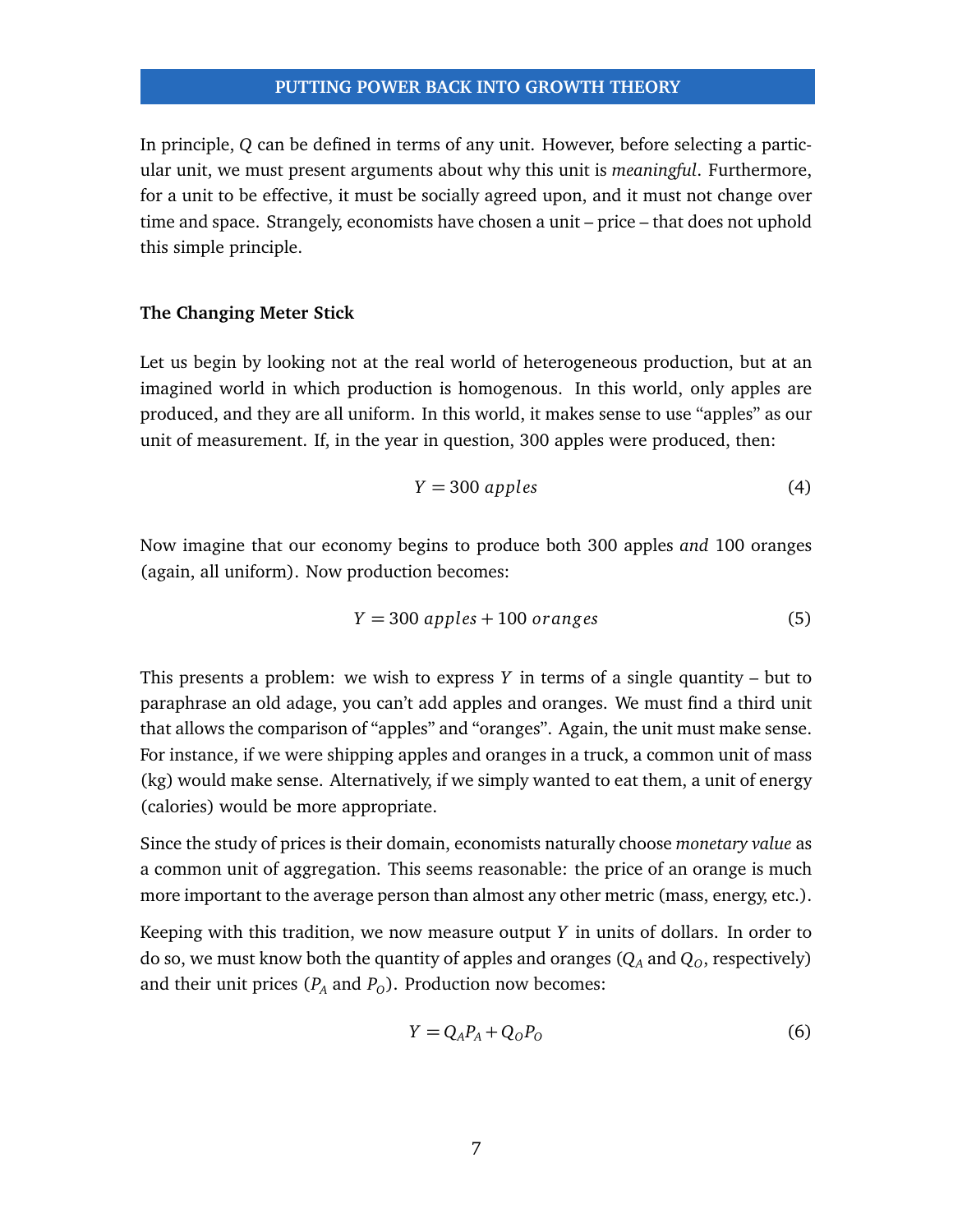Using the quantities from above (300 apples and 100 oranges) and adding prices of \$3 and \$1 for apples and oranges respectively, we get the quantity of production:

$$
Y = (300 \text{ apples})(3 \text{ $}\frac{1}{2}) + (100 \text{ oranges})(1 \text{ $}\frac{1}{2})
$$
  
= \$900 + \$100  
= \$1000 (7)

Despite the definiteness of our answer, the matter is soon complicated when we realize that our chosen unit (the price of a commodity) *changes all the time*! For instance, the following year, we might produce the same quantity of apples and oranges, but the price of apples falls drastically to the same price as oranges ( \$1). Then, without any physical changes, our measure of output is drastically reduced:

$$
Y = (300 \text{ apples})(1 \text{ %}/\text{apple}) + (100 \text{ oranges})(1 \text{ %}/\text{orange})
$$
  
= \$300 + \$100  
= \$400 (8)

Which one of these measures of material production is "correct"? Here lies the fundamental problem: *both of them are*! By choosing price as an appropriate unit for measurement, we immediately remove the possibility of attaining a single measure for the quantity of output because our unit is *not socially agreed upon over time*. No amount of intellectual gymnastics can get us out of this dilemma. Without an objective way to decide the year in which prices were 'correct'<sup>[7](#page-0-0)</sup>, our measure of economic scale is simply not well defined.

For those who remain unconvinced by this conceptual argument using imagined numbers, we can apply the same reasoning to an empirical example (Fig. [1\)](#page-8-0). Here we use historical quantity and price data for the production of cars and computers (mostly from the United States). Unlike above, now both prices and the physical configuration of production change. Again, we must choose a 'base' year in which prices were 'correct', and then *fix* this price across time. This creates a 'real' GDP time-series for our 2 product economy. Different choices of base year drastically change the way we conceive

There is no such objective way to decide the 'correctness' of prices (Cochrane [2011\)](#page-33-5). Appeals to the contrary always imply an *additional* unit used to *explain* prices. For Marxists, this is a commodity's socially-necessary, abstract labor content. For neoclassicists, it reduces to the marginal utility derived from a commodity. In both cases, the argument for a "correct" price rests upon its correlation with a hidden quantity which (conveniently) cannot ever be measured. A more logically sound way to think about prices is that they are always 'correct', *by definition*.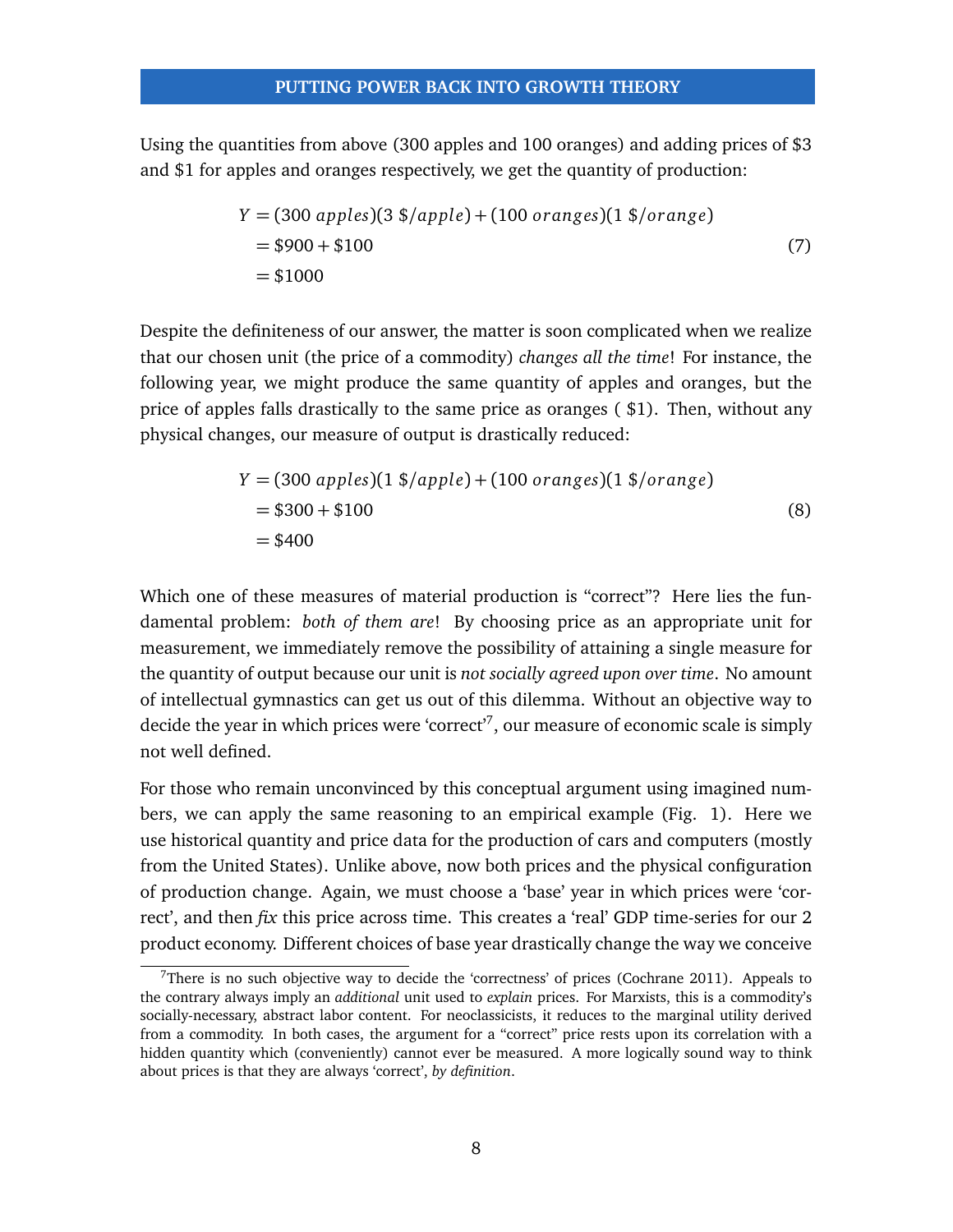<span id="page-8-0"></span>

#### **Historical Data**



Note: This methodology is modeled after critiques of capital aggregation offered by Nitzan & Bichler [\(2009\)](#page-35-0). Sources: Quantity of cars from Ward's Automotive Group, "U.S. Car and Truck Sales, 1931- 2012" at [wardsauto.com](wardsauto.com/public-data)/public-data. Quantity of computers from Jeremy Reimer, Total Share: Personal Computer Market Share 1975-2010, [jeremyreimer.com.](jeremyreimer.com) Price of cars from Bureau of Economic Analysis, Table 10.11, Average Price of a New Car, 1970-2011 (using domestic prices). Computer prices are from the Wikipedia entry for personal computer. Note: computer price indices from US Bureau of Labor statistics are unsuitable here because they adjust for changing computer *quality* (ie: processor speed, memory, etc.).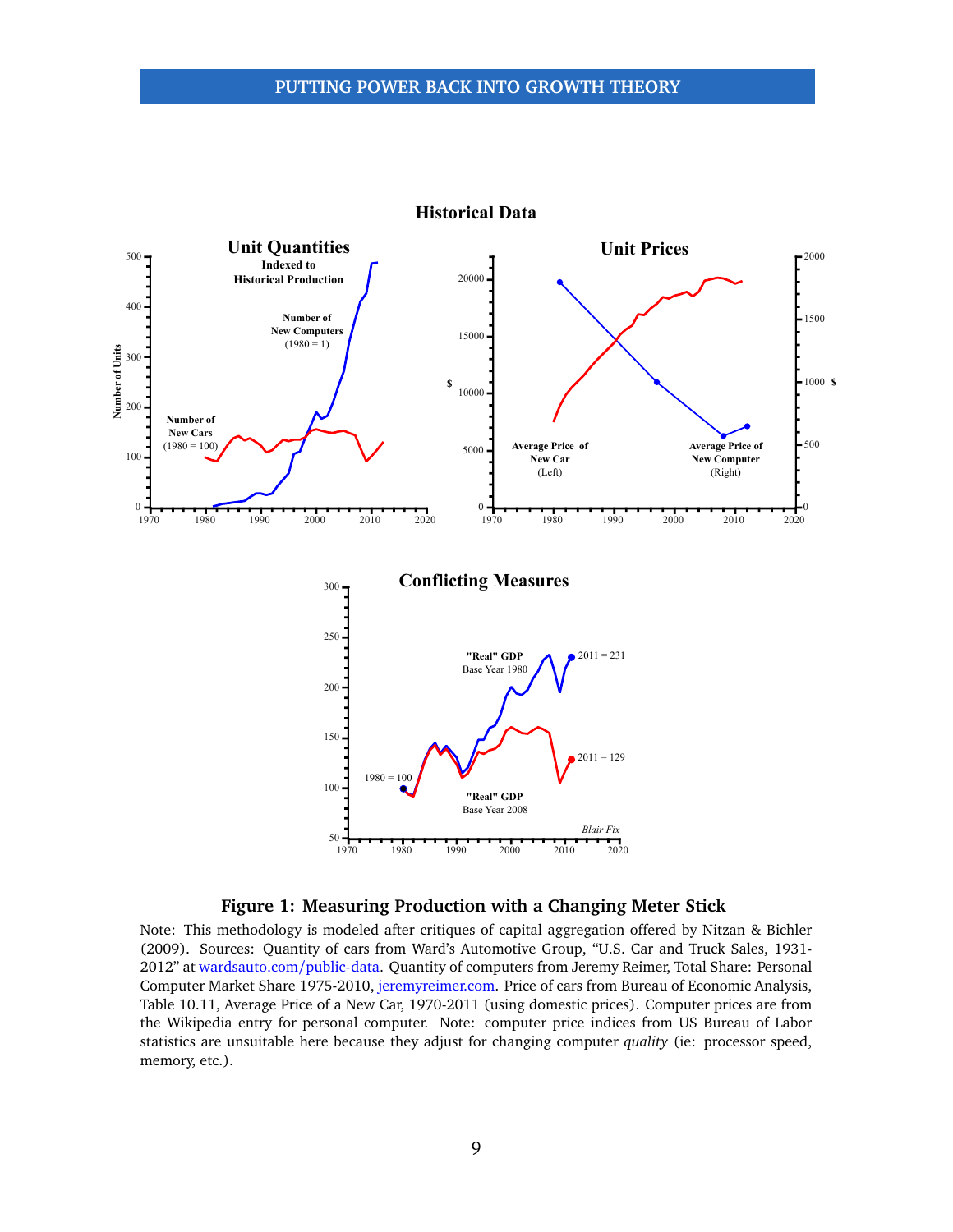of output growth.<sup>[8](#page-0-0)</sup> Indeed, the economy simultaneously grows considerably and hardly at all!

A further difficulty with real GDP methodology is that commodities change qualitatively over time. Neither the computers nor the cars of 1980 looked anything like those of 2010. In order to combat this problem, statistical agencies attempt to measure these qualitative changes. However, we again encounter a number of fundamental problems. Firstly, we must subdivide a given commodity into relevant attributes. But how do we *objectively* decide those attributes that are relevant and those that are irrelevant?

Furthermore, once we have reduced a commodity to its constituent attributes, how do we decide their relative importance? The most popular method is called *hedonic quality adjustment*. The Bureau of Labor Statistics summarizes the process as follows:

> In price index methodology, hedonic quality adjustment has come to mean the practice of decomposing an item into its constituent characteristics, obtaining estimates of *the value of the utility* derived from each characteristic, and using those value estimates to adjust prices when the quality of a good changes. (Bureau of Labor Statistics [2010\)](#page-33-6)(emphasis added)

All quantitative comparisons require a unit of measurement. Here we see that the Bureau of Labor Statistics is attempting to measure the attributes of a commodity in *units of utility*. This is problematic because utility (a hypothetical psychic flux) cannot be directly measured; rather, it must always be 'revealed' through prices (Samuelson [1938\)](#page-35-9). Thus, hedonic measurement becomes circular: distinguishing changes in price from changes in quality requires knowledge of consumer preferences; however, consumer preferences can be measured only through prices.<sup>[9](#page-0-0)</sup>

To summarize, when measuring the quantity of production in terms of prices, we fall victim to a changing meter stick. When measuring changes in the quality of a commodity, our unit cannot actually be measured independently of prices. The logical choice at this point is to abandon prices as a unit for quantifying material output. A more appropriate approach – one that meshes nicely with the current state of scientific knowledge – is to use energy as our unit.

<sup>&</sup>lt;sup>8</sup>The US Bureau of Economic Analysis (BEA) is aware of this problem. Its response has been to concede that the choice of base year is subjective. However, rather than conclude that this invalidates real GDP (as I have), the BEA has adopted a new method, called 'chain-weighting', that uses a moving average for all base years (Steindel [1995\)](#page-35-10). While this might seem reasonable, it is similar to measuring your height in both meters and feet and then *averaging* the data to arrive at your 'true' height. The result is meaningless.

<sup>9</sup>For an in-depth critique of hedonic quality adjustment and revealed preference theory, see Nitzan [\(1992](#page-34-5) and Wong [\(1978\)](#page-36-0), respectively.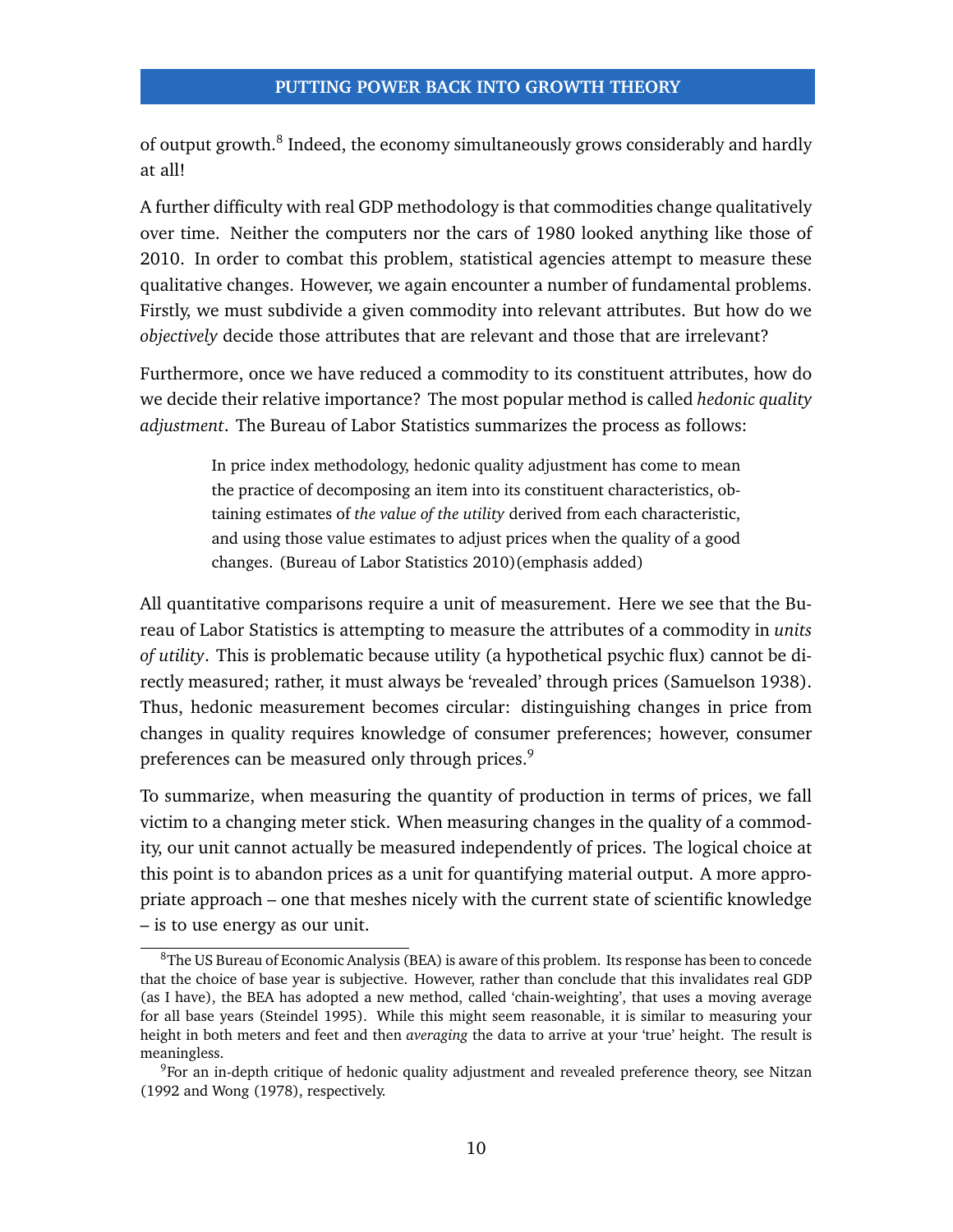#### **Energy and the Thermodynamic Basis of Growth**

Using energy as a metric for growth is logical for two reasons: firstly, the units are well defined; and secondly (and most importantly) it is physically *meaningful*. Astrophysicist Eric Chaisson [\(2002\)](#page-33-7) writes that "[e]nergy – the ability to do work, or to cause change – is the most universal currency known in natural science". What seemed like separate phenomena 200 years ago – heat, motion, light, electricity, magnetism, chemical potential – are now recognized to be different forms of a universal property we call energy. The science of energetics has made great advances in understanding and quantifying energy in its many forms. Because of its universality, energy is especially useful for the study of seemingly disparate processes.

There is virtually unanimous agreement that energy flows form the basis for all biological life (Kondepudi and Prigogine [1998;](#page-34-6) Lotka [1956;](#page-34-7) Morowitz and E. Smith [2007;](#page-34-8) Odum [1988;](#page-35-11) Schrodinger [1992\)](#page-35-12). Life is a subset of what are referred to by physicists as 'non-equilibrium structures'. Equilibrium, in thermodynamics, is the state towards which all isolated systems evolve. This state of maximum entropy can be thought of as the most boring situation imaginable – homogeneous temperature and pressure, no changes over time, and no organized structure.

Without flows of energy, all roads lead to equilibrium. However, the flow of energy through a system leads to the permanent departure from equilibrium and can cause the emergence of complex 'dissipative structures' (Kondepudi and Prigogine [1998\)](#page-34-6). Along with single organisms, the notion of a dissipative structure can be extended to include ecosystems and human societies. Indeed, the importance of energy to human societies is well-recognized (Cottrell [2009;](#page-33-8) Debeir [1991;](#page-33-9) Hall and Klitgaard [2012;](#page-34-9) Georgescu-Roegen [1971;](#page-34-10) Smil [1994\)](#page-35-13). The laws of thermodynamics indicate that for a human society to increase its biophysical scale, it must consume more energy. It only makes sense, then, to use energy as a metric for growth.

Measuring energy consumption, however, is not without difficulties: we must decide 'where' to measure energy flow. I use the word 'where' not in the spacial sense, but in the conceptual sense. The use of energy involves numerous transformations into numerous forms. Pre-analytic decisions about accounting methodology will drastically change our final results.

This can be illustrated by following the energy required to power a car (Fig. [2\)](#page-11-0). In our example, fossil fuel energy initially enters the economy in the form of crude oil. The crude oil is then transformed into gasoline, which involves some energy losses. The gasoline is burned in an internal combustion engine (turning chemical energy into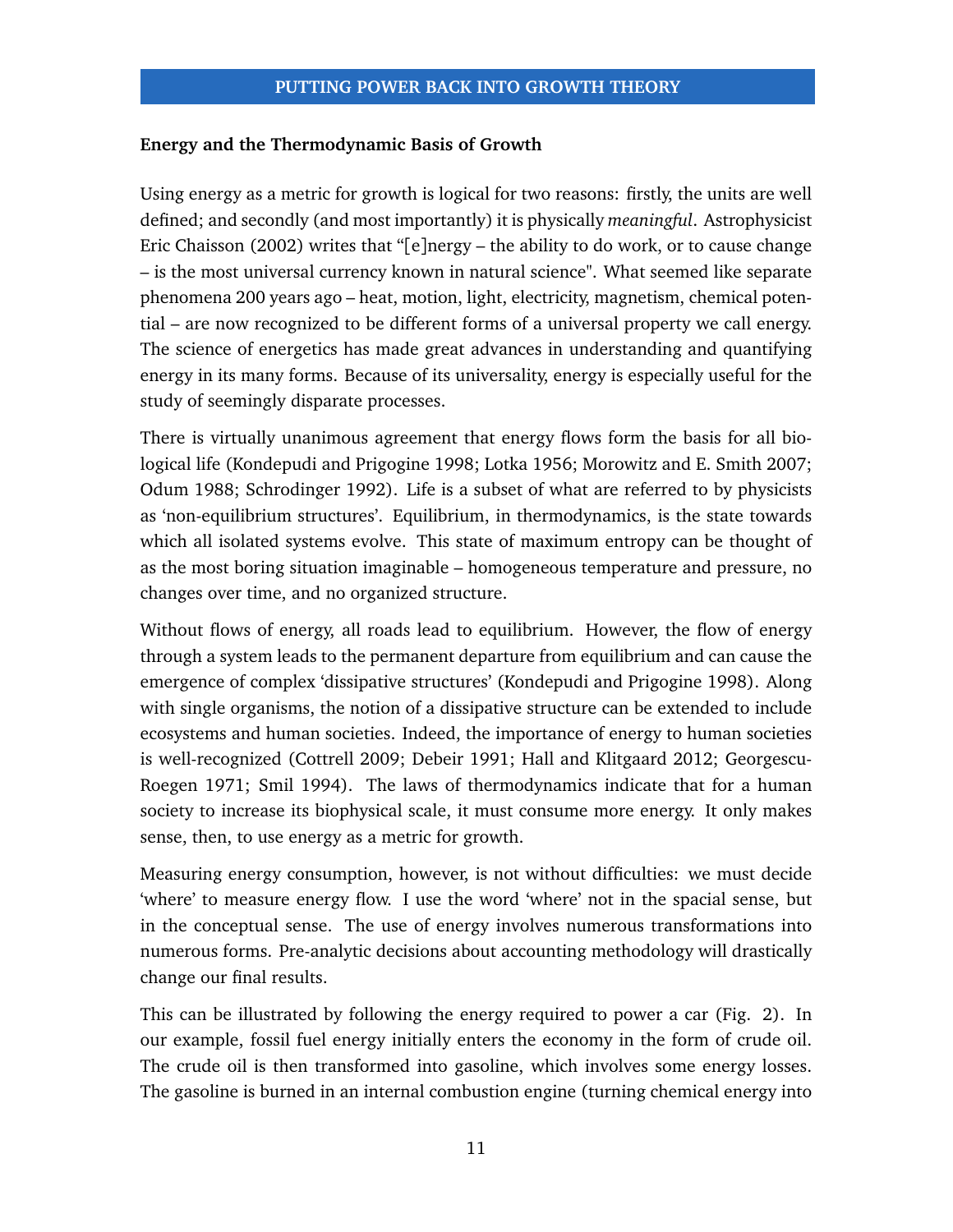<span id="page-11-0"></span>

**Figure 2: 'Where' to Measure Energy Consumption?**

thermal energy) before ultimately being transformed into the kinetic energy of an automobile. At each stage of this process, energy is lost. Thus, depending on 'where' we measure its flow, we'll get very different data for the consumption of energy.

The most straightforward 'place' to measure energy consumption is as it enters the economy as a primary energy resource (most statistical agencies use this method). Since there are relatively few varieties of primary energy, this type of accounting is relatively easy.<sup>[10](#page-0-0)</sup> As we move towards end-use energy, accounting becomes increasingly complex, as the number of potential categories grows astronomically.

While some scholars argue that quantifying end-use energy is impossible (Giampietro, Mayumi, and Sorman [2013\)](#page-34-11), Robert Ayres and Benjamin Warr [\(2005\)](#page-33-10) have made a laudable first attempt, calling their result 'useful work'. While I will not discuss the details of their methodology here, the process involves a conceptual simplification of the types of end-use categories and a calculation of the aggregate efficiency of each category (in a given year).<sup>[11](#page-0-0)</sup>

The purpose of Ayres & Warr's useful work calculation is to enter it into a production function capable of hind-casting the growth of "real" GDP (Ayres and Warr [2009\)](#page-33-1). Indeed, numerous scholars have made the link between growth in energy consumption and the growth in GDP (Cleveland, Costanza, et al. [1984;](#page-33-11) Cleveland, Kaufmann, and Stern [2000;](#page-33-12) Garrett [2012;](#page-34-12) Hirsch [2008;](#page-34-13) Stern [2011\)](#page-35-14). All studies show a high correlation between the two. Few scholars, however, have made the conceptual leap that I make here: that energy is a valid growth metric unto itself.

 $10$ Depending on how they are categorized, the basic primary energy forms are: fossil fuel, nuclear, hydro-electric, wind, solar, and biomass.

<sup>&</sup>lt;sup>11</sup>Ayres & Warr create 5 categories of useful work: Electricity, Heat (low, mid, high), Mechanical Drive, Light, Muscle Work.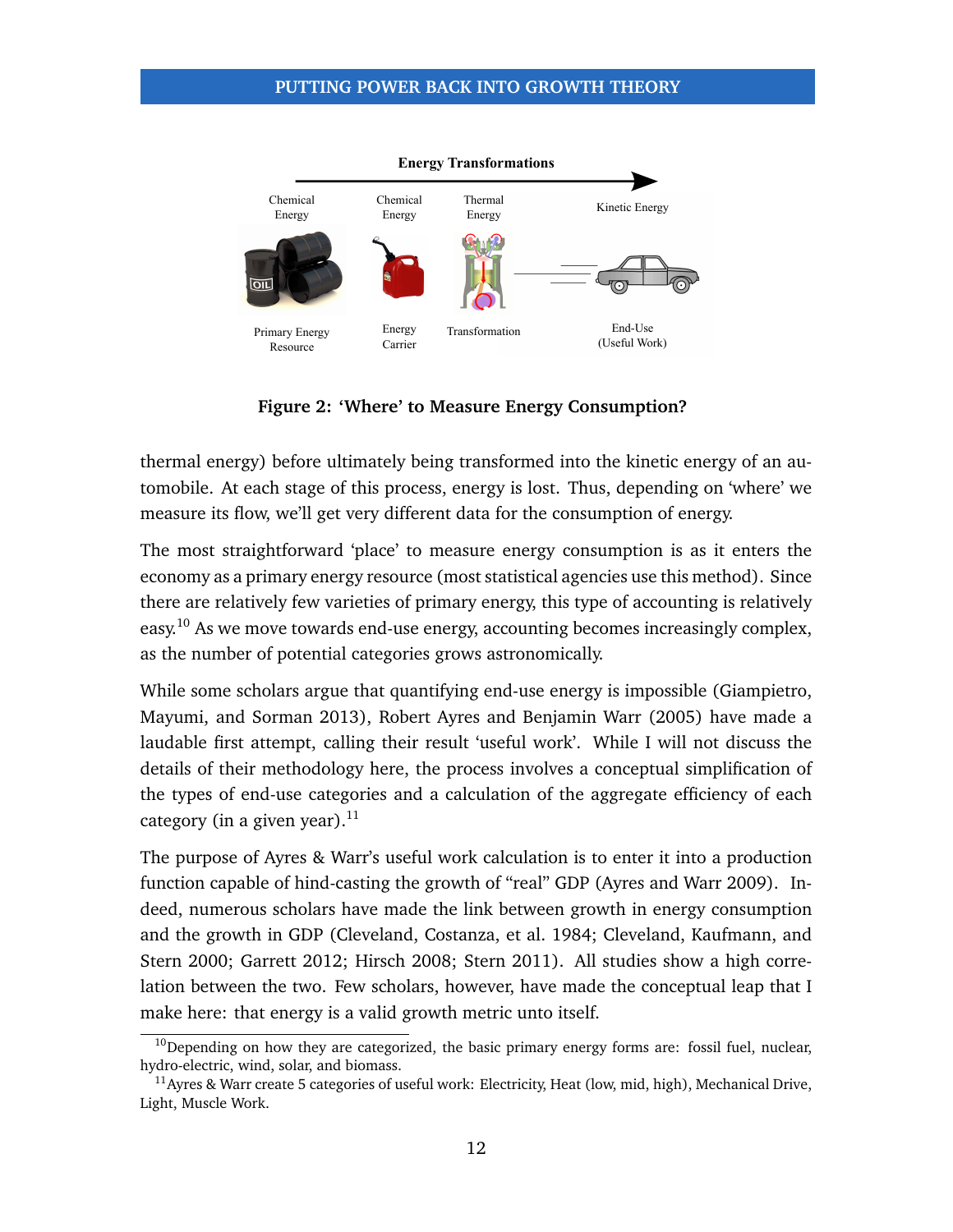I assert that useful work stands on its own as one of the best metrics of biophysical scale. For the rest of the paper I use energy consumption as my metric for the biophysical scale of the economy. When data is available, I use Ayres & Warr's useful work metric. When such data is unavailable, I simple use primary energy consumption.

# **2 Distribution and Growth**

My goal is to connect changes in useful work to changes in economic distribution. However, any discussion of distribution must begin by defining the *types* of income. Modern systems of national accounts allocate income into five main categories: *wages*, *proprietor*, *rent*, *interest*, and *profit*. Each type of income is accompanied by a particular institutional arrangement, explained below.

# **The Types of Income**

#### **Wages**

Wages accrue to workers who 'own' their labor power but who do *not* own what they produce (Marx [1867\)](#page-34-14). Since ownership is defined as an act of enclosure, this implies that a wage earner must have the ability to restrict access to his/her labor. Workers who do not earn income have either lost this ability (i.e. slaves) or have decided not to enforce it (i.e. domestic labor or volunteer work). The enclosure of human labor can be magnified through group coordination in the form of unions and combinations. By refusing to work, these groups of workers reinforce the enclosure of their labor, thereby strengthening their bargaining position.<sup>[12](#page-0-0)</sup>

# **Proprietor**

Sole-proprietors<sup>[13](#page-0-0)</sup> own their labor *and* the things they produce. The classic example of the sole-proprietor was in the so-called 'putting-out' system of early capitalism (Polanyi [1964\)](#page-35-15). Rural inhabitants produced goods that they then sold. Thus, the clearest distinction between sole-proprietorship and wage labor can be made by contrasting the putting-out system with the factory system: in the latter, workers clearly do not own what they produced, while in the former they do.

 $12$ For empirical evidence linking union membership to labor's share of national income, see Brennan [\(2012\)](#page-33-13).

 $13$ Technically, proprietor income also includes partnerships. Proprietorship is effectively a category for all business activity that is *not* incorporated.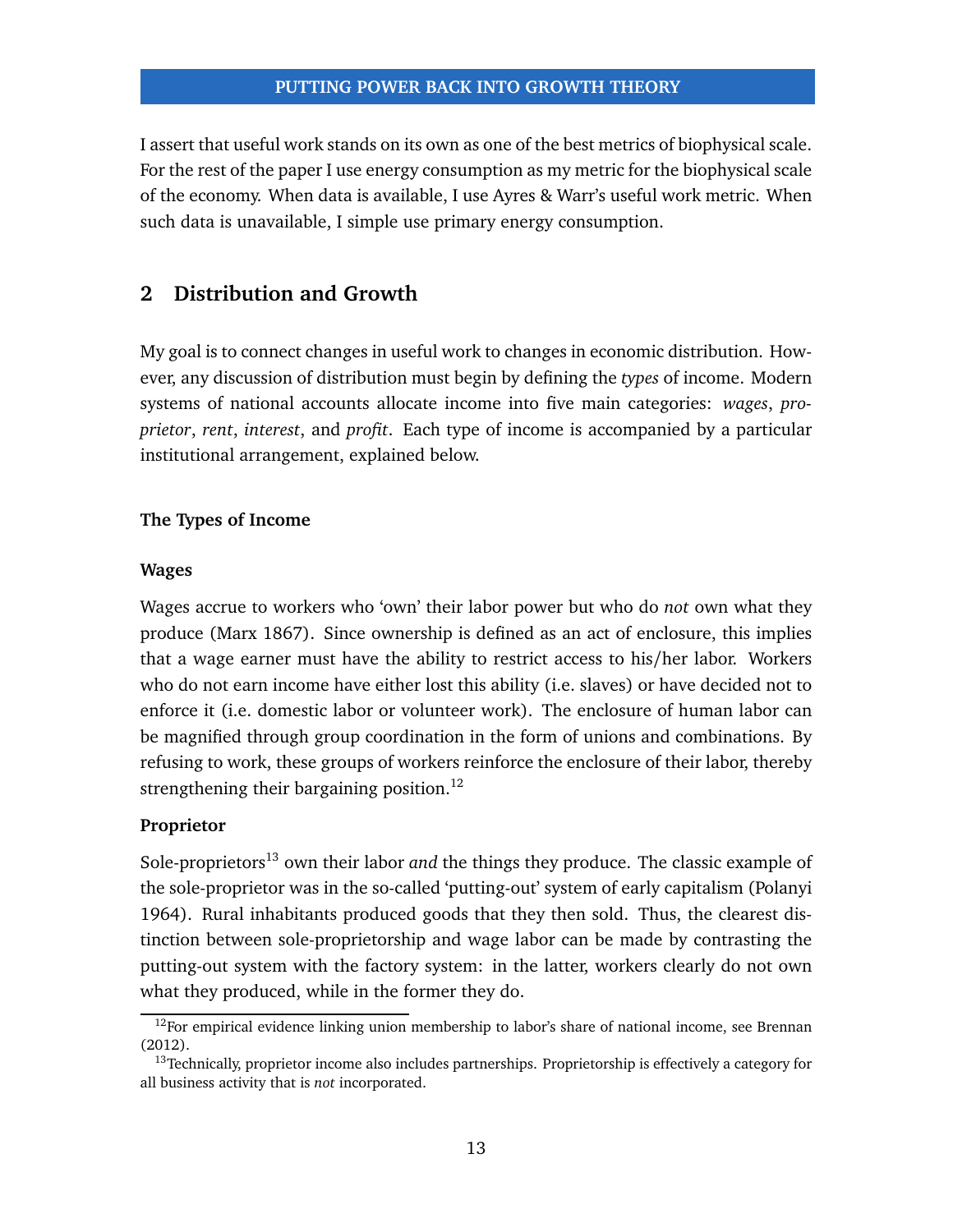#### **Rent**

Rent implies ownership of a specific 'thing'. Thus, rent accrues to owners of land, infrastructure, and natural resources. However, it can also be earned by owning less tangible things like intellectual property. In the US national accounting system, rent can only flow to a *person*, not an institution. Thus, when corporations or sole-proprietorships earn income by renting out property, it is automatically called profit or proprietor income (respectively).[14](#page-0-0)

#### **Profit**

Profit flows to the owners of business equity. This is a more abstract form of income than rent, as it implies ownership of a legal structure rather than a specific piece of property. In return for owning this equity, owners gain a say in business decision-making.

#### **Interest**

Interest flows to those who own debt. By lending money, a creditor essentially purchases the rights to a future income stream – interest. In this sense, interest is associated with the most abstract form of ownership – ownership of nothing but an income stream itself. Modern business practices have made the distinction between profit and interest (equity and debt) difficult to discern. However, there are important differences. Firstly, debt offers a fairly stable rate of return (dictated by interest rates), while profit is often volatile. Secondly, owners of debt (unlike owners of equity) have no decision-making authority unless the company enters receivership.

#### **The Differential Growth of Income**

Now that we have defined the various types of income and attributed them to specific types of ownership, we can move on to the task of connecting them with growth. I ask the following question: under a growth regime, who are the relative winners and who are the relative losers? In order to investigate this question, I follow Nitzan & Bichler [\(2009\)](#page-35-0) in discarding the use of 'real' metrics of income in favor of *differential* ones. I conceptualize different types of income as slices of a giant pecuniary pie (Fig. [3\)](#page-14-0), and then investigate relative *changes* in the size of each slice. The goal is to compare these changes to the rate of economic growth.

 $14$ The rent category is further complicated by the accepted practice of treating home ownership as a *business* activity. Thus, the Bureau of Economic Analysis calculates an *imputed* rent for all owner-occupied buildings. To whom this rent is actually paid remains unclear.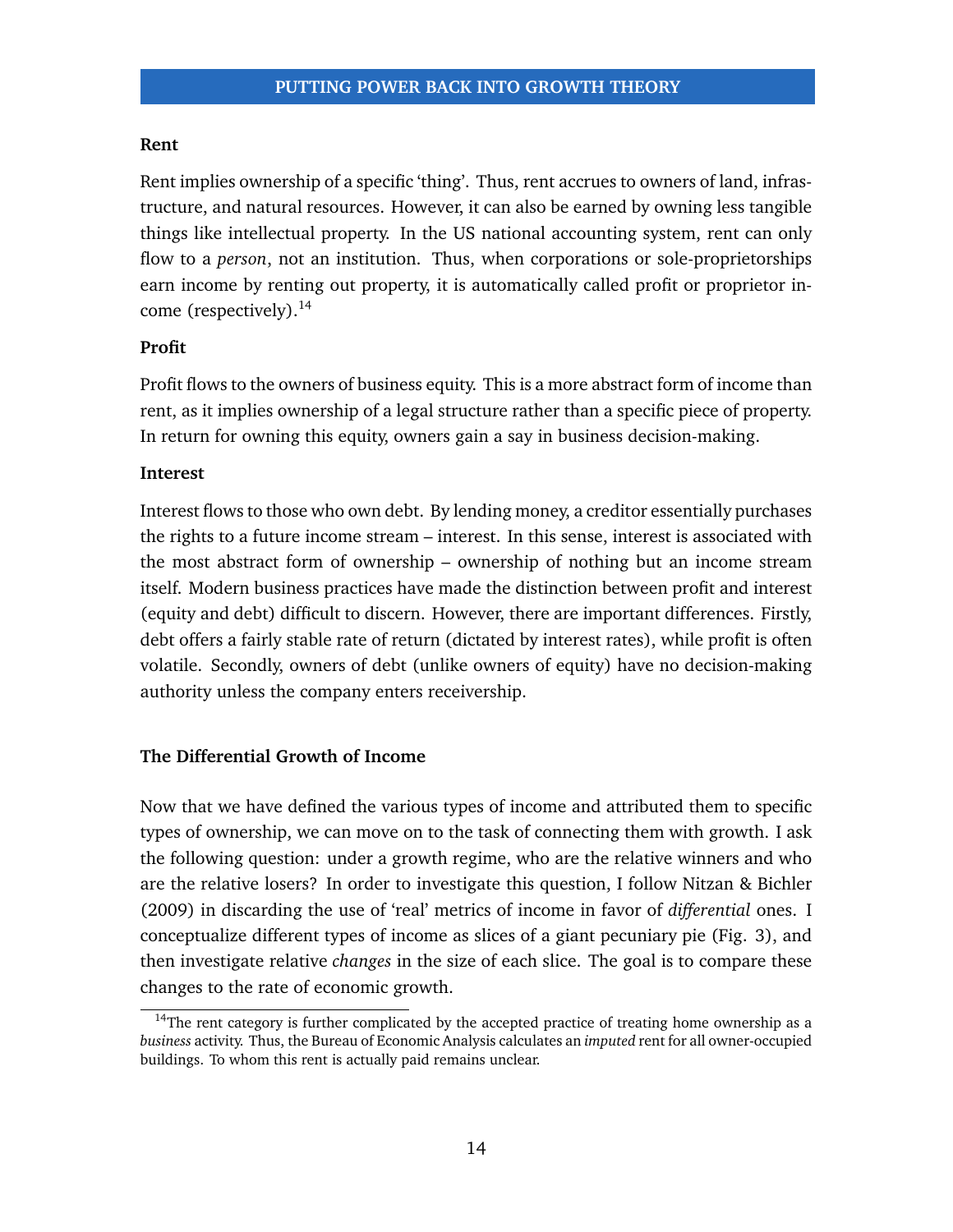I begin by explicitly stating my methodology. Equation [9](#page-14-1) shows a sample calculation for wages. On the left side, we divide useful work (*U*) by population (*P*) to get useful work per capita. We then calculate the annual growth rate – signified by the hat symbol  $(\hat{\ })$ . We then compare this to the rate of change of the wage bill (*W*) as a portion of national income (*N I*) (right side).

<span id="page-14-1"></span>
$$
\left[\frac{\widehat{U}}{P}\right] \Longleftrightarrow \left[\frac{\widehat{W}}{NI}\right] \tag{9}
$$

The results for this methodology, carried out over the 5 classes of income, are displayed in Table [1](#page-15-0) in descending order of correlation. Positive correlation indicates that positive growth rates of useful work are associated with differential *increases* in the income-type in question. Conversely, negative correlation (−) indicates that positive useful work growth rates are associated with a differential *decrease* in that income-type.

The results are striking: the growth of useful work overwhelmingly occurs under conditions in which income is *redistributed towards profit* (Fig. [4\)](#page-16-0). But what is so special about profit? Why is it the only income-type for which differential changes are positively correlated with growth? To answer this question, we must investigate the institutional context under which profit-making occurs.

<span id="page-14-0"></span>

**Figure 3: The Pecuniary Pie**

Source: Bureau of Economic Analysis, Table [1.12,](http://www.bea.gov/iTable/iTable.cfm?ReqID=9&step=1#reqid=9&step=3&isuri=1&903=53) National Income by Type of Income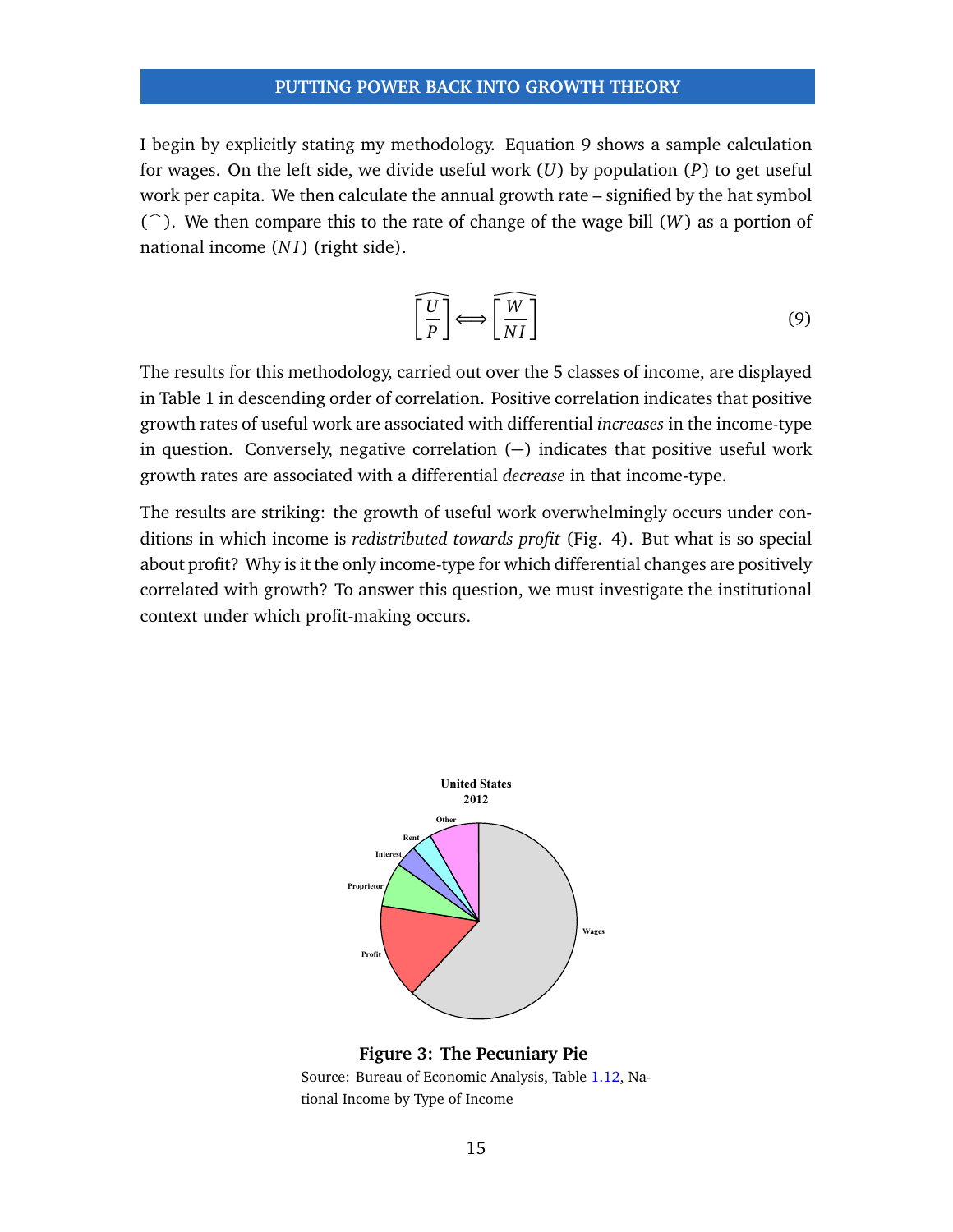| <b>Income Type</b> | $R^2$     |
|--------------------|-----------|
| Profit             | 0.52      |
| Interest           | $(-)0.28$ |
| Rent               | $(-)0.16$ |
| Wages              | $(-)0.15$ |
| Proprietor         | 0.08      |

#### <span id="page-15-0"></span>**Table 1: Correlation Between Income Redistribution & Growth**

Note: Data is for correlation between annual growth rate of useful work per capita and annual change in each factor's share of national income. Profit correlation excludes the years 1932-33; when included *R* <sup>2</sup> drops to 0.23. All income data from Bureau of Economic Analysis, Table [1.12.](http://www.bea.gov/iTable/iTable.cfm?ReqID=9&step=1#reqid=9&step=3&isuri=1&903=53). Data series: Corporate profits with IVA and CCAdj, Net interest and miscellaneous payments, Rental income of persons with CCAdj, Compensation of employees, Proprietors' income with IVA and CCAdj. Data for useful work and US population is from Benjamin Warr's [REXS](https://sites.google.com/site/benjaminwarr/the-economic-growth-engine/rexs-database/USDataSources.xls?attredirects=0) database.

# **3 The Institutional Context**

I begin with a simple truism: if a change in economic distribution is to have any effect on a society, it is because this change moves money (and power) into different hands. Of course, this seems trivial – what is a change in distribution if not a change in *who* controls *what*? However, I argue that it is only when profit is coupled with *hierarchy* that a relative change in profit moves money and power into different hands. In all other institutional arrangements, introducing/increasing profit has no discernible effect on who controls what – it merely shifts the way that money is accounted on paper.

Before I proceed, let me first discuss how to interpret Figures [5](#page-17-0)[–7.](#page-20-0) Each figure contains a visualization of a specific form of institution. On the left-hand side, the black arrows show an income stream that flows to the institution. This income is then split into different accounting categories that vary according to the type of business. All businesses incur non-labor costs, which flow to other individuals or institutions (where they count as income). The rest of the income stream is divided between profit, salary/wages, or proprietor's income. Wages and proprietor's income flow directly to individuals, while profit flows to the owners of institutions (dotted lines). The dotted red line represents decision-making power over how the original income stream is split. In each example, the arrows are labelled by accompanying percentages, signifying the hypothetical size of the flow in relation to the original income stream.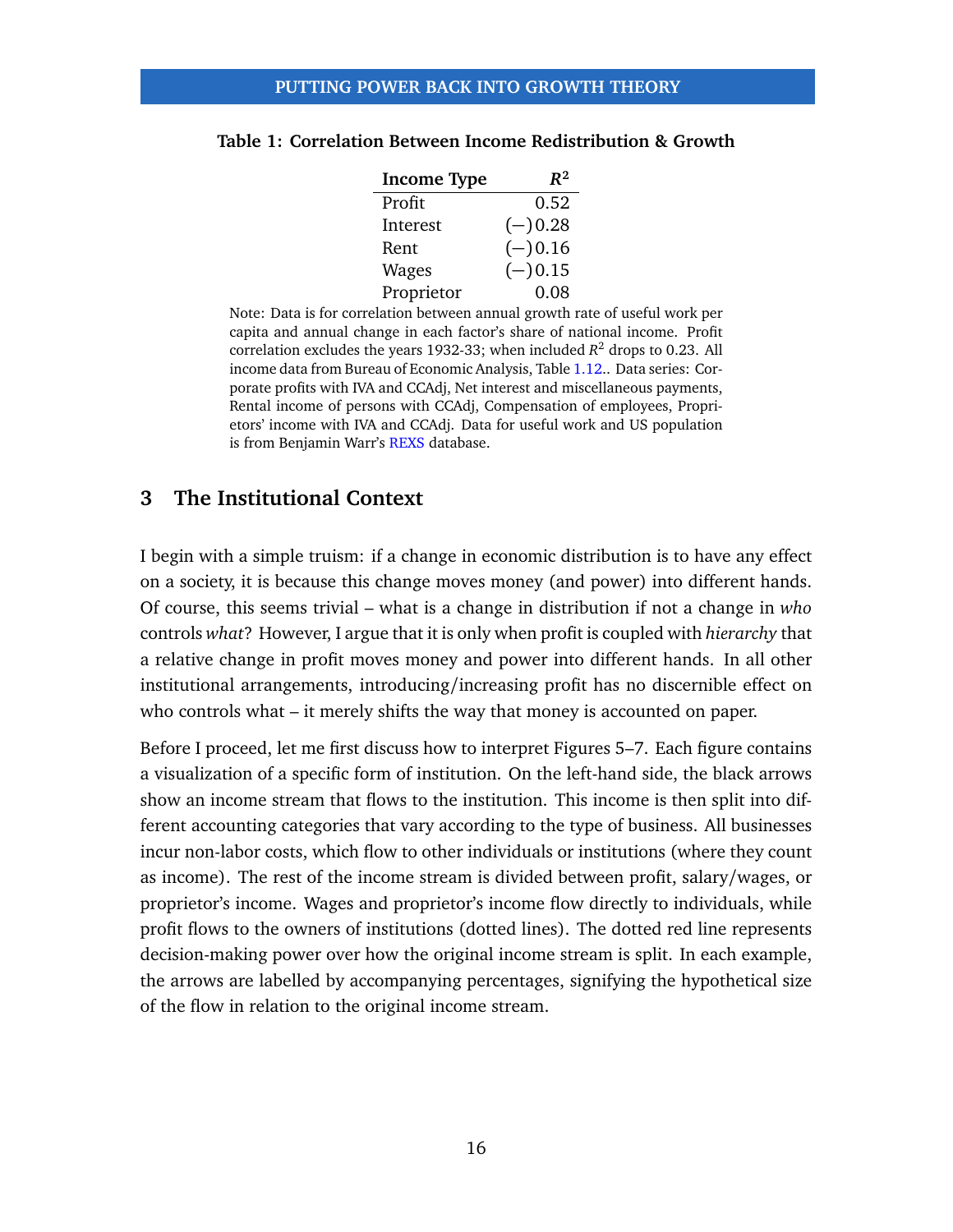<span id="page-16-0"></span>

**Figure 4: The Growth of Useful Work vs. Redistribution Towards Profit** Sources: Data for useful work is from Benjamin Warr's [REXS](https://sites.google.com/site/benjaminwarr/the-economic-growth-engine/rexs-database/USDataSources.xls?attredirects=0) database (and is available only for the period 1900-2000). Profit and national income data are from BEA Table [1.12,](http://www.bea.gov/iTable/iTable.cfm?ReqID=9&step=1#reqid=9&step=3&isuri=1&903=53) National Income by Type of Income.

#### **The Types of Institutions:**

#### **Atomistic Institutions**

Atomistic institutions consist of a single, self-employed person (Fig. [5\)](#page-17-0). There are two possible configurations: the sole-proprietorship or the self-employed individual who incorporates his/her business. Modern accounting principles dictate that a soleproprietor's income be called 'proprietor income', and not profit. However, the distinction is in name only – both profit and proprietor income are defined as the total sales less the costs of doing business. If a self-employed individual incorporates, this allows for a conceptual (and legal) separation of income into 'profit' and 'salary'.

There are two main benefits to incorporating. Firstly, corporations are limited liability institutions, which allows a legal separation of business and personal assets. In the event of a bankruptcy, only business assets can be seized. The second benefit is that profit is generally taxed at a different rate than a salary. For instance, in 2011, the effective US corporate tax rate was 21%, while the highest tax rate for personal income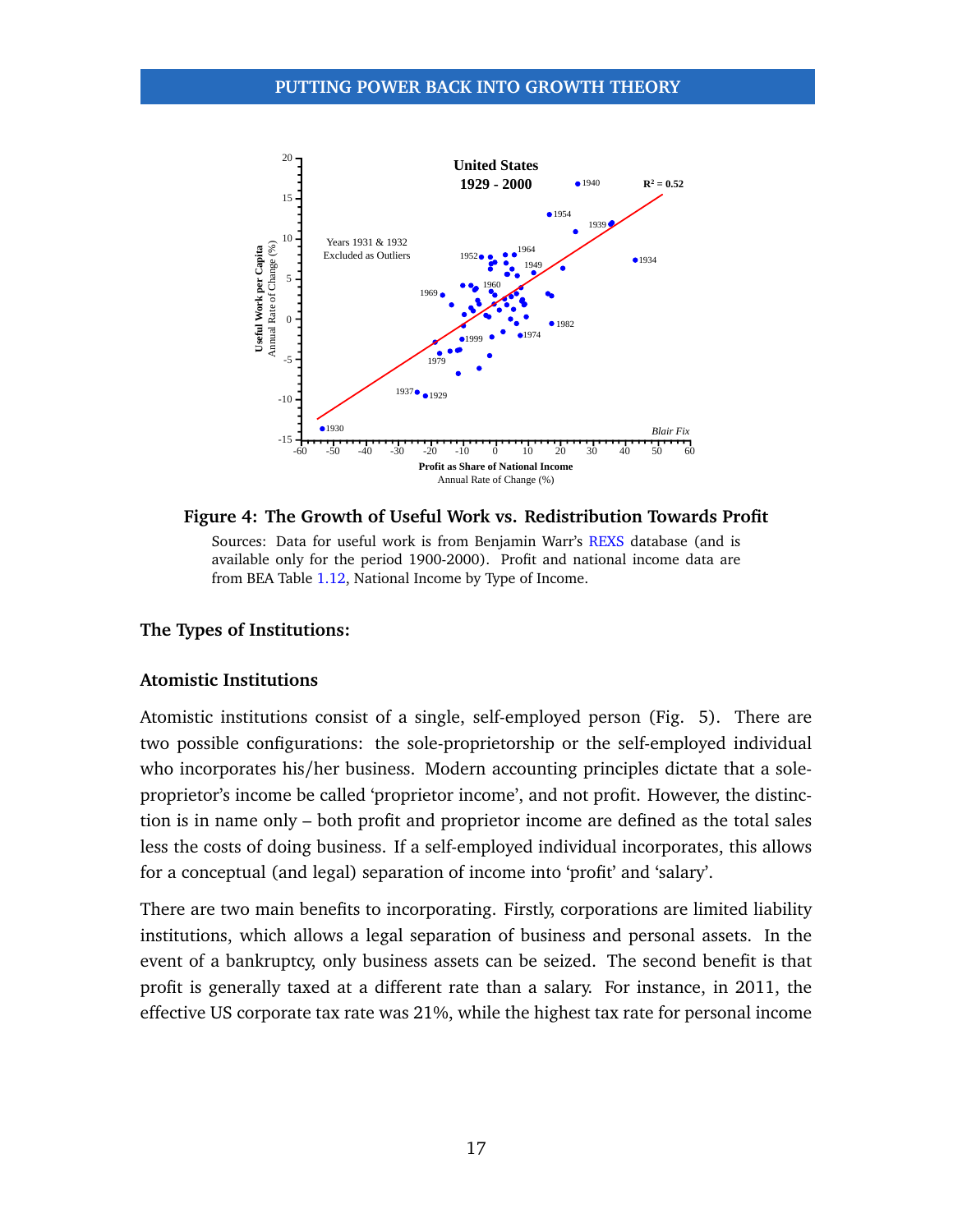<span id="page-17-0"></span>

**Figure 5: Atomistic Institutions**

was 35%.<sup>[15](#page-0-0)</sup> Despite these differences, the two forms of business displayed in Figure [5](#page-17-0) are, for all intents and purposes, the same.

Let us envision a society populated only by these two institutional configurations (similar to the one imagined by Adam Smith [\(1776\)](#page-35-16). We ask the following question: what is the effect of redistributing income from wages and proprietor income towards profit?

There are two possible ways for this to occur. The first is if a sole-proprietor decides to incorporate his/her business. This would eliminate his/her proprietor income from the national accounts, but add wage and profit income in the same amount. The effect would be a change on paper, but no meaningful change in who actually controls this income (the same person in both cases). Alternately, a self-employed person with an incorporated business might decide to allocate more income to profit rather than to salary (if tax rates changed, for instance). Again this has no meaningful effect outside

<sup>&</sup>lt;sup>15</sup>Corporate tax rate is calculated by dividing total before tax profit by total tax collected, using BEA Table 1.12. Income tax rate is from IRS [Table 23,](http://www.irs.gov/file_source/pub/irs-soi/histab23.xls) U.S. Individual Income Tax: Personal Exemptions.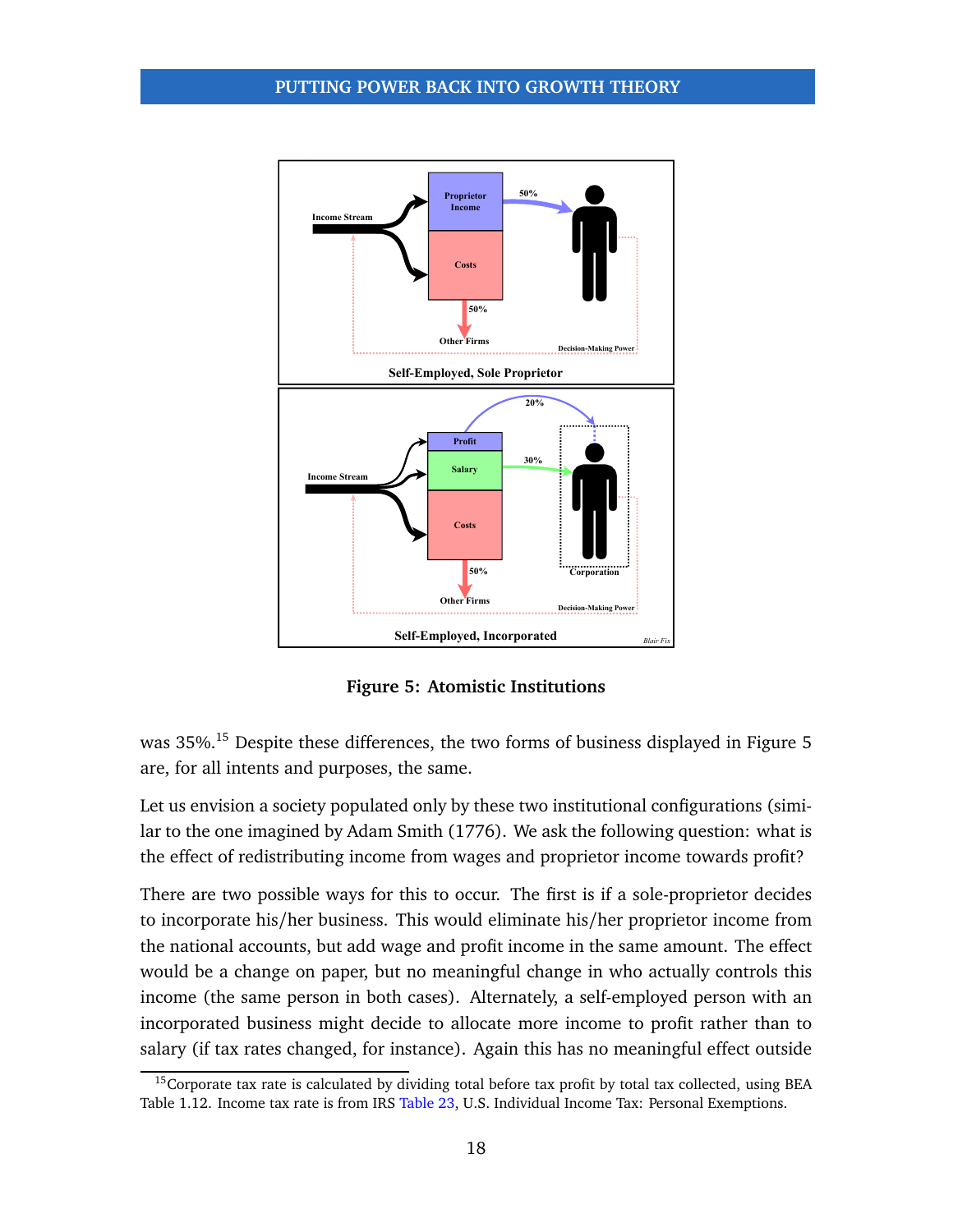of a re-categorization on paper: in both cases the individual's total income remains unchanged.

For a society populated entirely by atomistic institutions, it is difficult to see how an income redistribution towards profit would change anything but the abstract accounting category used to classify income.

# **Flat Institutions**

We now move on to institutions that include more than one person. We begin with nonhierarchical, or so-called 'flat', institutions (Fig. [6\)](#page-19-0). A flat institution is characterized by a complete lack of hierarchy. In its ideal form, this means that each individual has an equal say in all decision-making processes. Our hypothetical, flat institution can either be operated as a non-profit organization (i.e. a cooperative), or as a flat corporation (with ownership divided equally among its members). In the former case, all income in excess of costs is allocated to salaries, while in the latter case, this income is split between profit and salaries.

As we did previously, we imagine a society populated only by such flat institutions. Again, we ask: what is the effect of a redistribution of income towards profit? This could occur two ways – either by *non*-profits deciding to become *for*-profit, or by forprofits increasing their markup (profit as a portion of total income). In *neither* case does this change affect the ultimate control of the pre-existing income stream (which is always allocated equally to all individuals). However, the re-categorization of salaries into profit does have the effect of *pooling* income. For instance, having a group of 5 people control \$100 000 in profit is different than having each of those 5 people control \$20 000 in salaries. Pooling income allows for the possibility of a larger 'investment' than would be possible otherwise.

However, the ability to pool income does not *require* profit. Indeed, the initial income stream is the ultimate source of any pooled income. Thus, if a co-operative wishes to make a large purchase, it may simply divert more of its income stream towards 'costs' and less towards salaries. The end result is the same.

As we did with single-person institutions, we reach the conclusion that when profit only flows to flat institutions, an income redistribution towards profit should have no effect outside of a change on paper.

# **Hierarchical Institutions**

We now move on to hierarchical institutions (Fig. [7\)](#page-20-0). Here we envision the quintessential hierarchy that is marked by a strict top to bottom chain of command, with all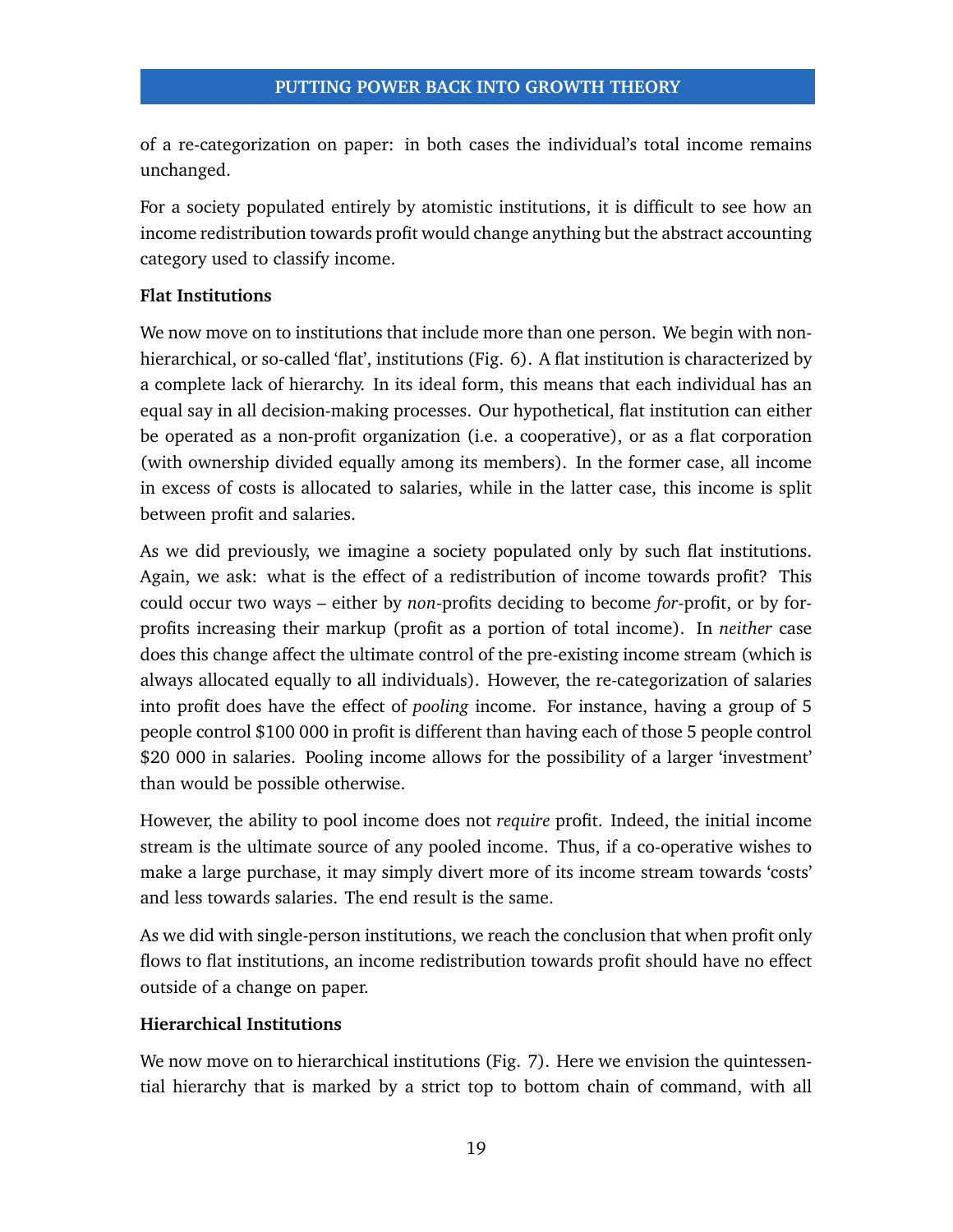<span id="page-19-0"></span>

**Figure 6: Flat Institutions**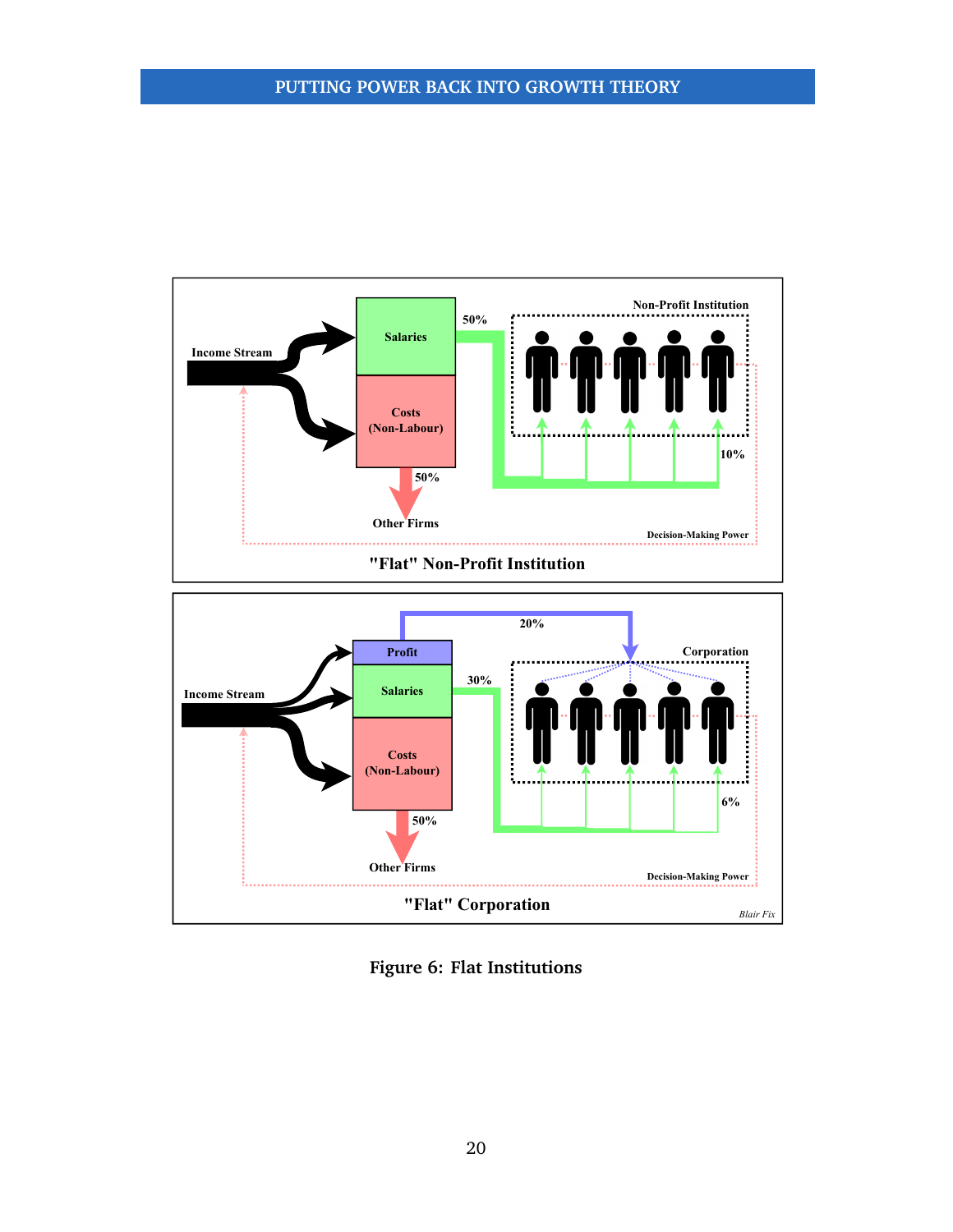<span id="page-20-0"></span>



**Figure 7: Hierarchical Institutions**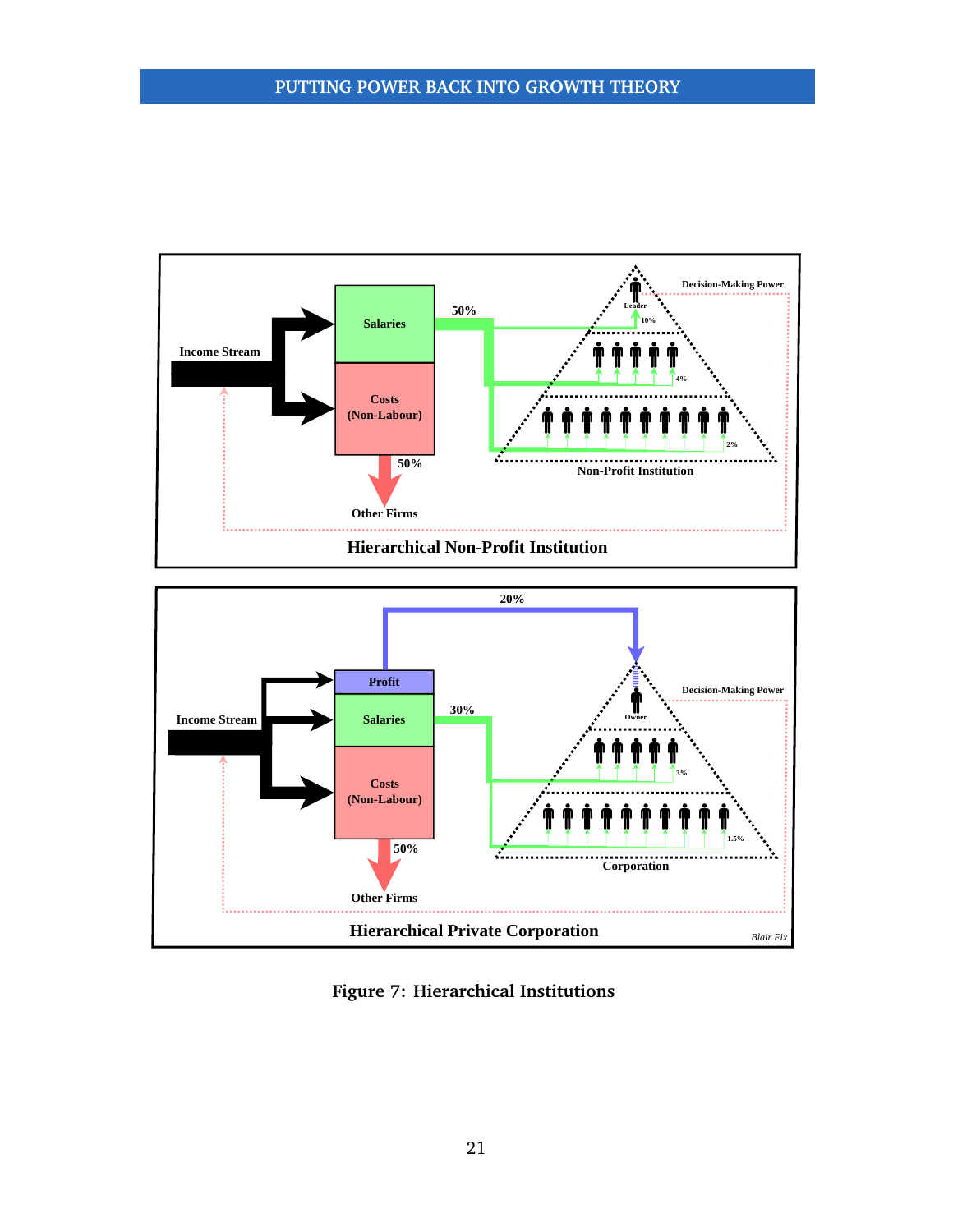decision-making power ultimately residing at the top. We have two possible types of institution – the hierarchical non-profit and the hierarchical corporation. A good example of hierarchical non-profits are state-owned companies like Fannie Mae or PetroChina, while Walmart and General Motors are examples of hierarchical corporations.

As before, we are interested in the effect of redistributing income towards profit, but now in a society populated entirely by hierarchical institutions. There are two possible scenarios: either a *non*-profit organization may become a *for*-profit (as when a stateowned company is privatized) or a for-profit organization could increase its markup. Unlike our previous examples, here *both* scenarios imply a significant change in who controls what. A differential increase in profit will serve to concentrate income at the top of the chain of command.

The results of our conceptual investigation demonstrate that it is only when coupled with hierarchy that a redistribution towards profit has any meaningful effect on who controls what. In all other institutional settings, introducing/increasing profit has no effect beyond a shift in abstract accounting categories.

# **Connecting Hierarchy, Distribution, and Growth**

Given the empirical link between redistribution and the growth of energy consumption, and our finding that relative changes in profit are only meaningful if they occur within a hierarchical institution, it seems logical to look for connections between hierarchy, profit, and growth. To do so, we must decide on a metric for hierarchy. Inspired by Nitzan and Bichler's [\(2009\)](#page-35-0) concept of 'breadth', I propose using the employment share of the largest *n* corporations as such a measure (where *n* is an arbitrary number chosen based on data availability). The logic underpinning this metric is straightforward: large corporations are hierarchical institutions; therefore, the extent to which such corporations dominate total employment should give us an indication of the 'degree of hierarchy' of society (keeping in mind that this hierarchy is always internal to corporations).

# **Hierarchy and Growth**

In order to connect hierarchy and growth, I continue to use energy per capita as my metric for growth. However, due to the lack of data at the global level, I use primary energy consumption, rather than useful work. My methodology is straightforward: I simply compare corporate employment concentration to energy use per capita and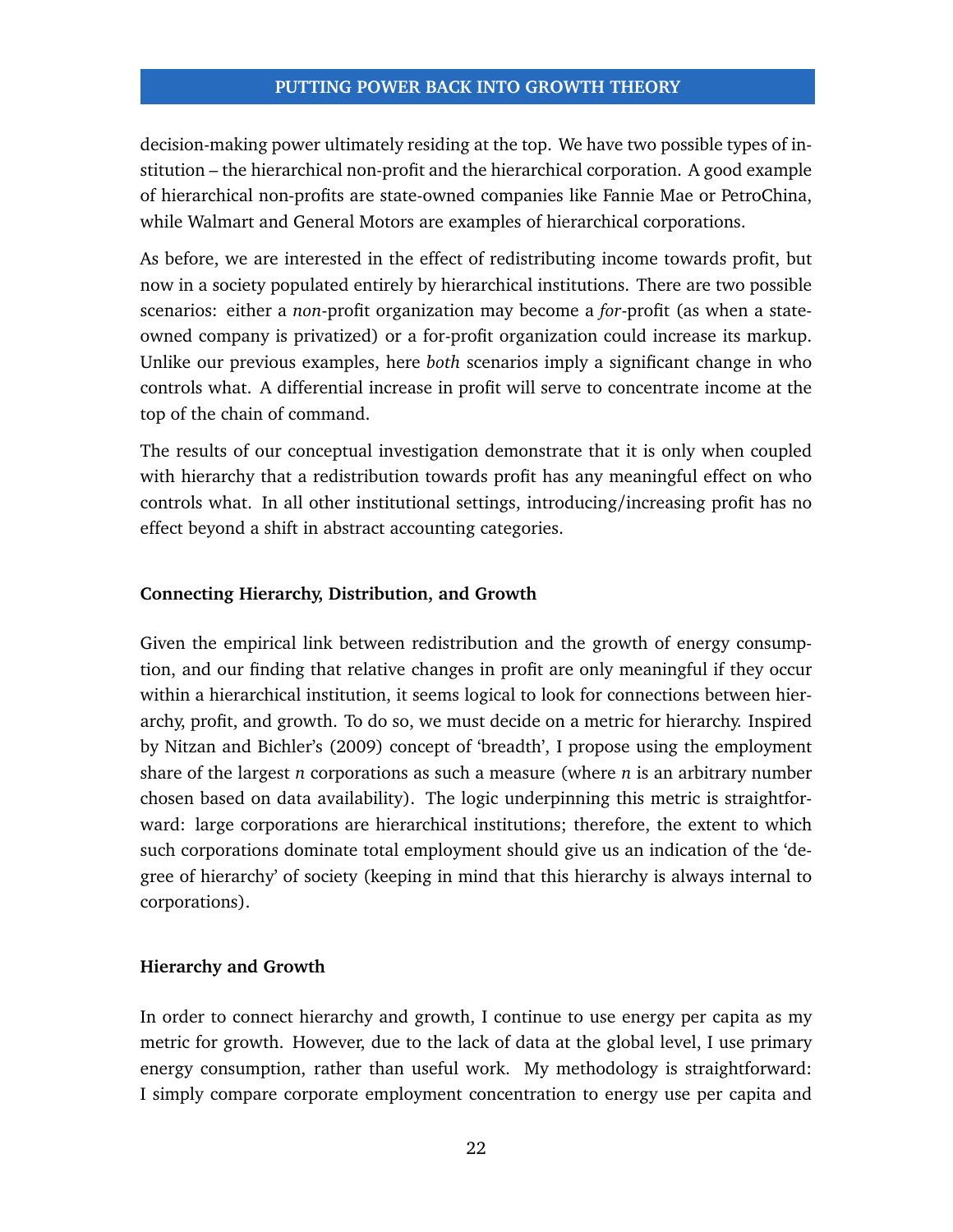<span id="page-22-0"></span>

**Figure 8: Global Corporate Employment Concentration vs. Energy Use** Sources: National energy use per capita and total labor force data is from the World Bank (indicator codes EG.USE.PCAP.KG.OE. and SL.TLF.TOTL.IN, respectively). Employment of top 10 corporations (ranked by number of employees) is from COMPUSTAT Global Fundamentals (series EMP).

look for correlation. The results of this analysis, undertaken first at the international level (Fig. [8\)](#page-22-0) and then at the national level (Fig. [9\)](#page-23-0), demonstrate a clear connection (across both space and time) between corporate employment concentration and energy consumption per capita.

From a neoclassical perspective, this finding is puzzling. Indeed, neoclassical growth theory assumes that concentrated power should play no role in the growth process. The evidence, however, suggests just the opposite: growth is consistently associated with an increase in the control of large corporations. That is to say, growth and the concentration of power appear to be intrinsically related.

# **Hierarchy and Profit**

So far, I have empirically connected relative changes in *profit* to changes in energy consumption, and I have empirically connected changes in *hierarchy* to changes in energy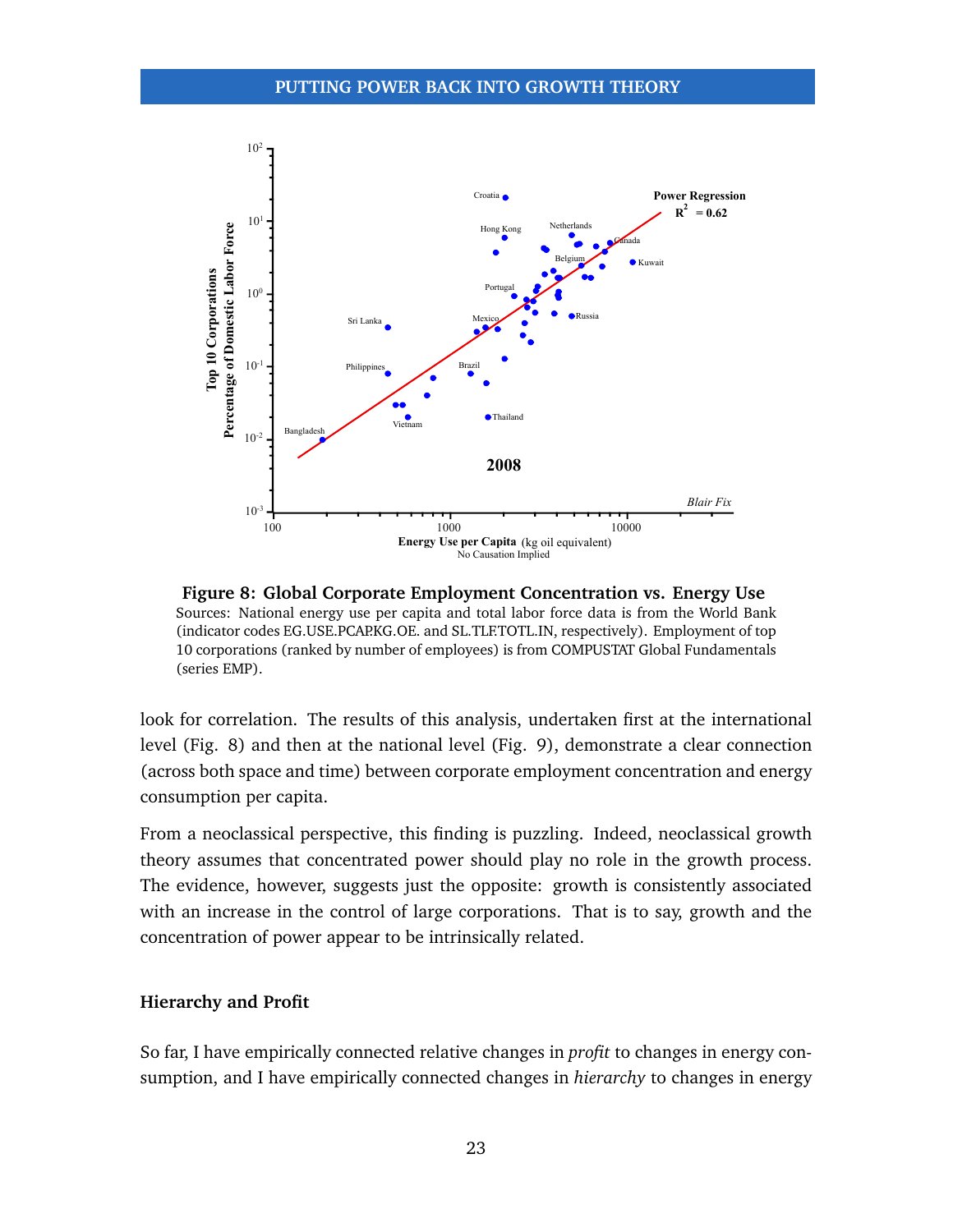<span id="page-23-0"></span>

**Figure 9: US Corporate Employment Concentration and Energy Use per Capita** Sources: Total US employment from BEA Tables 6.5 B-D (Full-Time Equivalent Employees by Industry). Employment of top 200 corporations (ranked by number of employees) from COMPUSTAT (series DATA29). Total energy consumption from EIA Table 1.3 (Primary Energy Consumption by Source). Total labor hours from BEA Tables 6.9 B-D (Hours Worked by Full-Time and Part-Time Employees by Industry).

consumption. The last piece of the puzzle needed to create a three-way connection between hierarchy, profit and growth, is to link relative changes in *profit* to changes in *hierarchy*. In order to do this, I turn to capitalist income, which consists of the sum of profit and interest. An important question to ask is – does the composition of capitalist income (the balance between interest and profit) affect hierarchy formation?

Political economists have long sought to understand the differences between interest and profit. In Marxist political economy, interest is generally regarded as parasitic,  $16$  and profit (while exploitative) is regarded as productive. However, Nitzan and Bichler [\(2009\)](#page-35-0) challenge this long-held belief by arguing that *neither* profit *nor* interest is productive. According to Nitzan and Bichler, a return on capital is the result of an owner's strategic ability to *control* (restrict) human activity (through a property rights regime). Interest and profit simply represent different ways of earning a return on capital. Nitzan and Bichler argue that interest represents the 'normal' rate of return, while profit offers the chance to beat this normal rate.

 $16$ Marx referred to interest-bearing capital as 'usurer's capital' [\(1894,](#page-34-15) Ch. 36).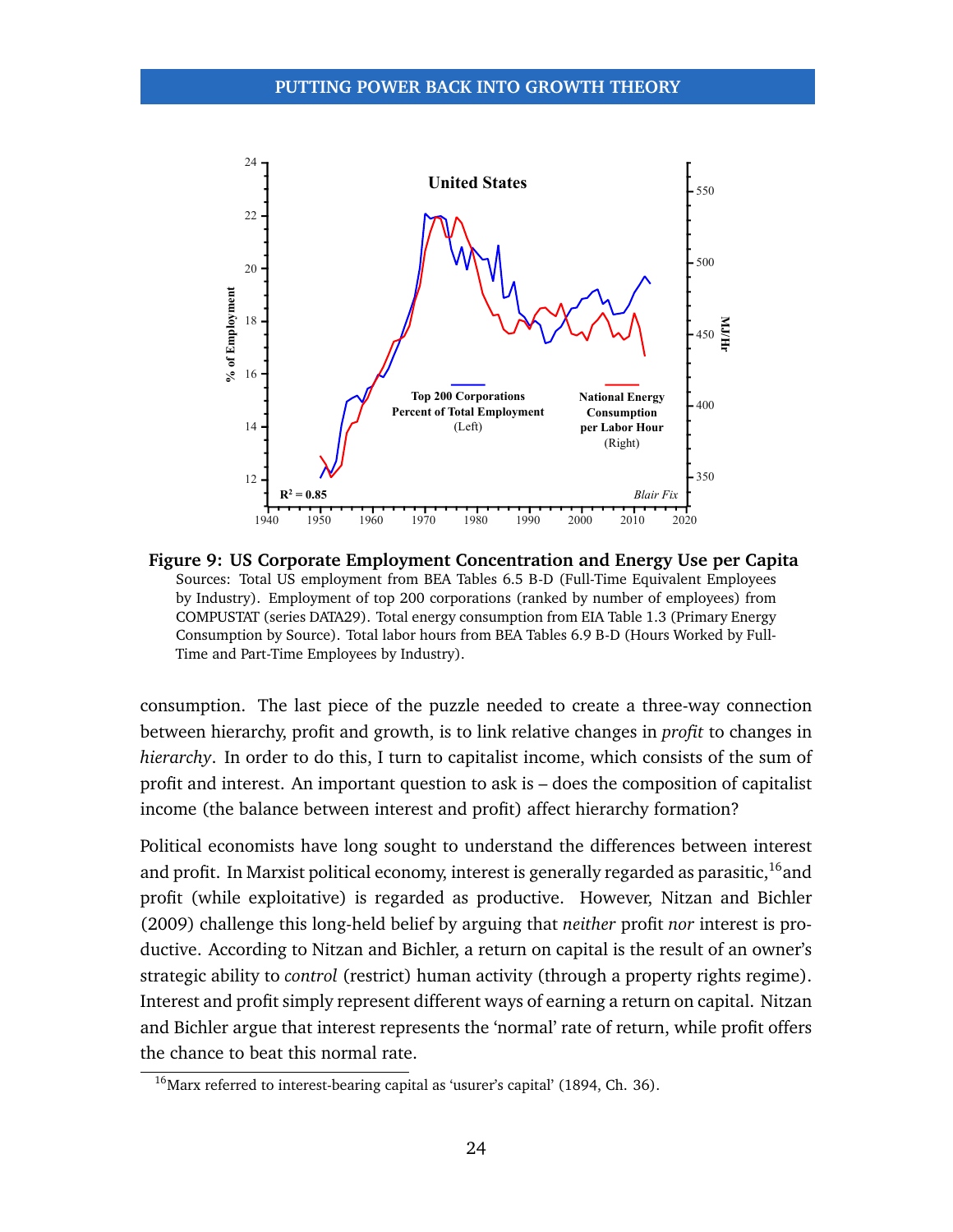<span id="page-24-0"></span>

**Figure 10: Connecting Profit to Corporate Concentration** Sources: Total US employment from BEA Tables 6.5 B-D (Full-Time Equivalent Employees by Industry). Employment of top 200 corporations (ranked by number of employees) from COM-PUSTAT (series DATA29). Profit and Interest from Bureau of Economic Analysis, Table [1.12,](http://www.bea.gov/iTable/iTable.cfm?ReqID=9&step=1#reqid=9&step=3&isuri=1&903=53) data series: Corporate profits with IVA and CCAdj, Net interest and miscellaneous payments.

While debt holders (who earn interest) and equity holders (who earn profit) should both be considered 'owners' of a corporation, there is an important legal difference between the two forms of ownership. Other than when a corporation is in receivership, debt holders have no legal control over business decisions – it is equity holders that have this right. If a particular equity holder owns enough stock (and often owning only a small fraction of outstanding stock is enough) he or she has complete control of business decision-making. If we think of this in terms of hierarchy, then it is clear that equity holders (with controlling shares) are at the top of the corporate pyramid. Debt holders, on the other hand, are only at the top if a corporation files for bankruptcy (i.e. during periods of crisis).

It seems reasonable to hypothesize that the balance between profit and interest might have some effect on the behavior of capitalists. Since profit is associated with 'active' ownership, perhaps the balance between profit and interest will be reflected by changes in the rate at which corporate employment concentration changes. Figure [10](#page-24-0) examines this hypothesis by plotting the annual rate of change of US corporate employment concentration (smoothed with a 10 year moving average) against the share of profit in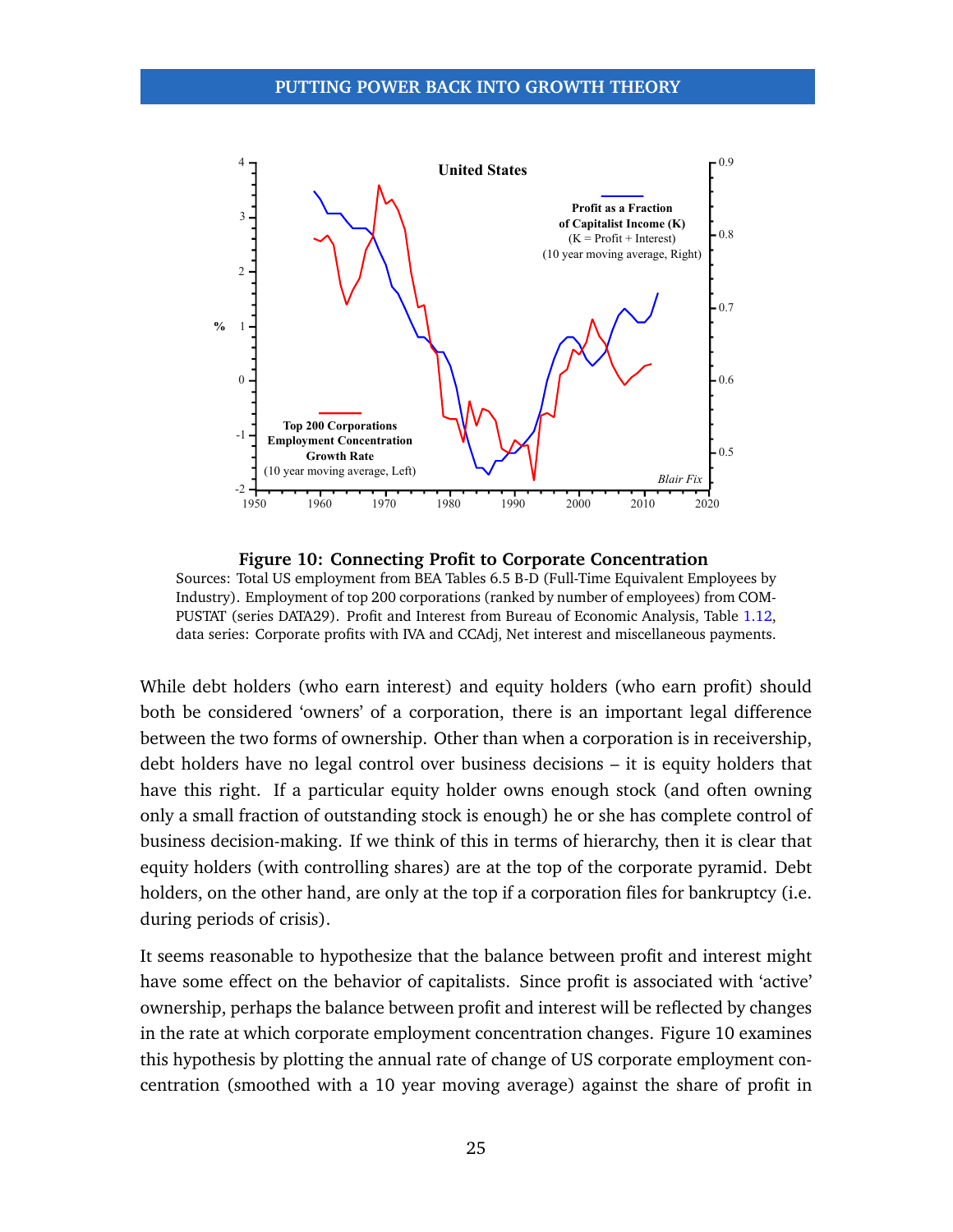capitalist income (the sum of profit and interest, also smoothed with a 10 year moving average).

The correlation is clear: corporate concentration (i.e. hierarchy) grows more rapidly when capitalist income is dominated by profit, and more slowly when capitalist income is dominated by interest  $(R^2$  is 0.70 for smoothed data, 0.17 for raw data). Profit, it would seem, is key for hierarchy formation.

# **4 Putting Power Back into Growth Theory**

Having established a three-way link between profit, hierarchy and growth, I now offer my own hypotheses about why this connection exists. While speculative at this point, these hypotheses offer plausible grounds for future inquiry.

# **Hierarchy and Group Size**

The evidence suggests that the growth of energy consumption requires the formation of large, hierarchical organizations that are capable of mobilizing vast groups of people to-wards a unified objective.<sup>[17](#page-0-0)</sup> But why is this the case? Why can't growth be accomplished by the random interactions of atomistic institutions (as neoclassical theory suggests)? One possible explanation (which I pursue here) is that humans have evolved to function in small, egalitarian groups. Without coercive, centralized power, such small-scale groups will not be able (or willing) to coordinate their actions. In order to coordinate larger groups of people, egalitarian relationships must be abandoned in favor of hierarchical ones. Recent anthropological research supports the hypothesis that egalitarian group size is fundamentally constrained by human brain size.

The ability to form social groups is, in large part, a function of genetic inheritance. This becomes obvious when we compare different species: many animals (such as bears) are incapable of forming large groups, while others (such as wolves) do so naturally. All social organisms have evolved mechanisms that maintain the cohesiveness of their groups. In primates, it appears that this has involved the development of large brains.

In a remarkable study, anthropologist Robin Dunbar [\(1992\)](#page-33-14) found that the group size of different primates was highly correlated with the relative size of their neocortex (Fig.

 $17$ It is highly likely that causation goes both ways (i.e. that the growth of energy consumption is also necessary for the expansion of large, hierarchical organizations). I leave investigation of this circularity for a future date.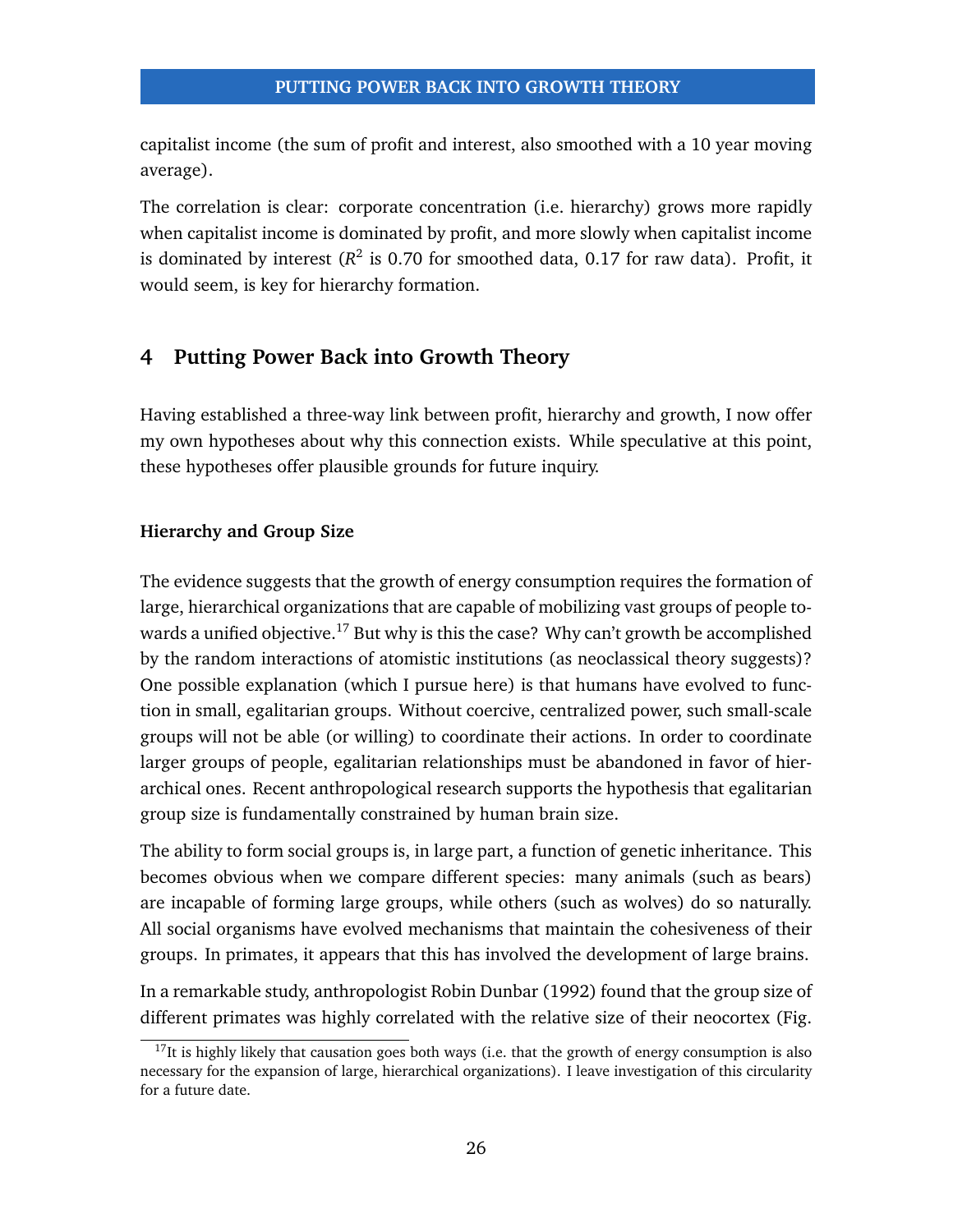[11\)](#page-27-0). His conclusion was that neocortex size places an upper limit on the number of social relations that can be monitored by an individual. That is, since managing social relationships requires computational ability, brain size imposes a limit on group size. From his results on non-human primates, Dunbar [\(1993\)](#page-33-15) extrapolates to find that human brain size predicts a group-size limit of about 150 (often called 'Dunbar's number'). While this number should be considered exploratory, Dunbar notes that Neolithic villages had populations in this order of magnitude. Clearly, however, humans have developed ways of vastly exceeding this social scale: modern cities can surpass Dunbar's number by five orders of magnitude.

If we accept Dunbar's hypothesis, it follows that any mechanism that allows vast increases in group size must function to *limit* internal interactions between group members. Neoclassical theory attempts to prove that 'the market' is the ultimate organizational mechanism. Unfortunately, 'the market' does not act to limit the number of social interactions; instead, it replaces *qualitative* relationships with *quantitative* ones (by introducing prices). Therefore, 'the market' may act to simplify or 'standardize' social relationships, but it does not act to limit their number: any member of a group can still engage in a market exchange with any other member of the group.

Unlike the market, Turchin and Gavrilets [\(2009\)](#page-35-17) note that hierarchical organization allows group size to grow without a corresponding increase in the number of interpersonal relationships. A member of a hierarchy needs to have a relationship only with his direct superior and his direct subordinates. If the number of subordinates is *s* (the *span of control*), then the number of direct interpersonal relationships required by any member is at most  $s + 1$ .

Looking at historical agrarian empires, Turchin and Gavrilets find a strong logarithmic scaling relation between group size and the number of administrative levels within the society (Fig. [12\)](#page-27-0). Thus, evidence suggests that hierarchy tends to scale with group size.

Logarithmic scaling (between group size and the number of administrative levels) is a predictable result of group size expansion under a fixed span of control. For any hierarchical group with a fixed span of control, the total number of members (*n*) can be expressed as a geometric series of the span of control (*s*). If *L* represents the number of hierarchical levels (and assuming the top level contains one person), then the total number of group members is equal to:

$$
n = 1 + s + s2 + s3 + ... + sL-1
$$
 (10)

Using the formula for the sum of a geometric series, this can rewritten as: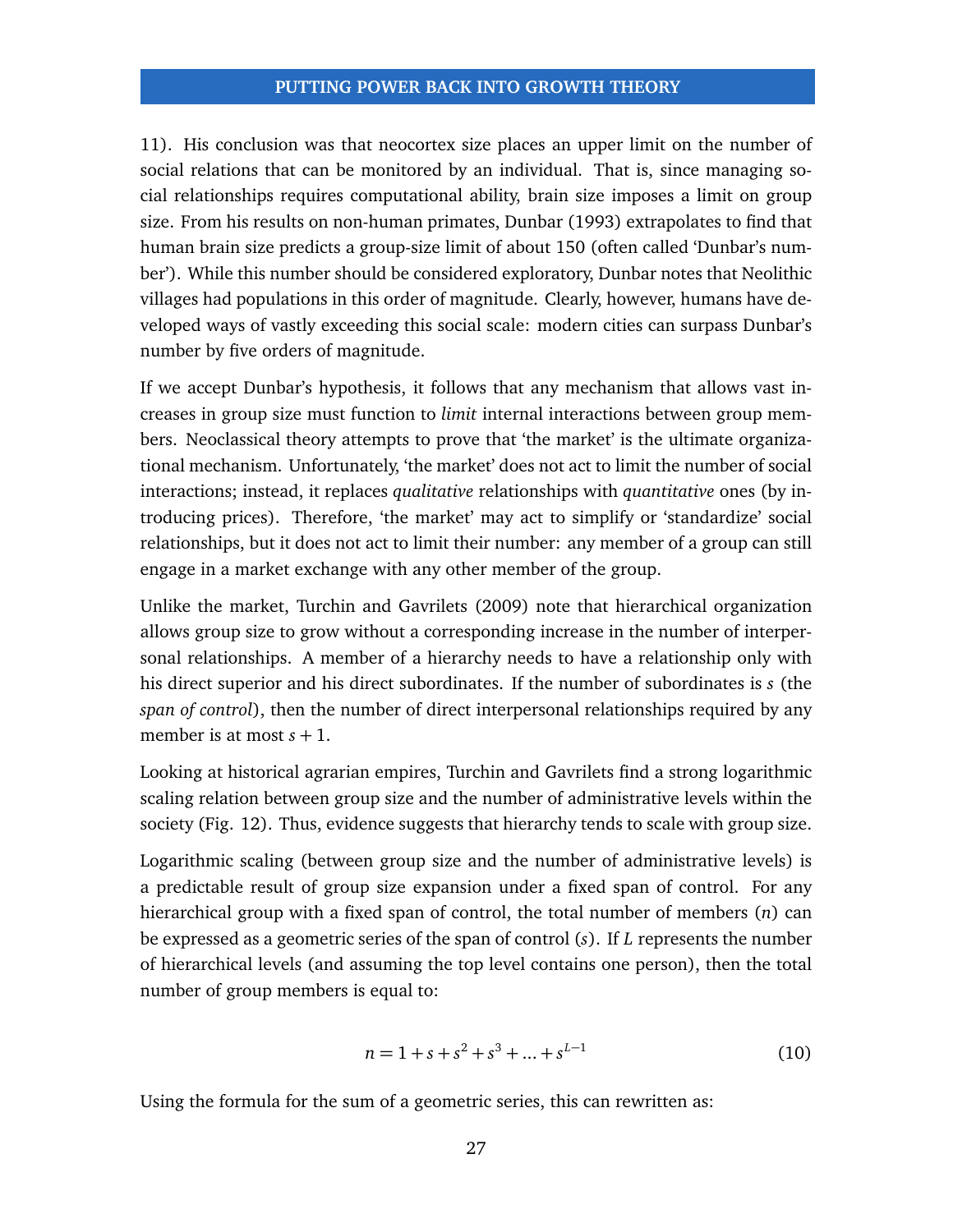<span id="page-27-0"></span>

**Figure 11: Primate average group size vs. neocortex size**

Note: Plot icons (squares, circles, etc.) represent different primate genera. Neocortex size is measured in terms of its volume relative to the rest of the brain. The neocortex is the largest and evolutionarily most recent portion of the brain and is the site of most of the higher brain functions. Source: Dunbar [\(1992\)](#page-33-14).



**Figure 12: Hierarchical level vs. population of six historical empires** Note: Hierarchical level is counted in terms of the number of distinct administrative levels. Source: Turchin and Gavrilets [\(2009\)](#page-35-17).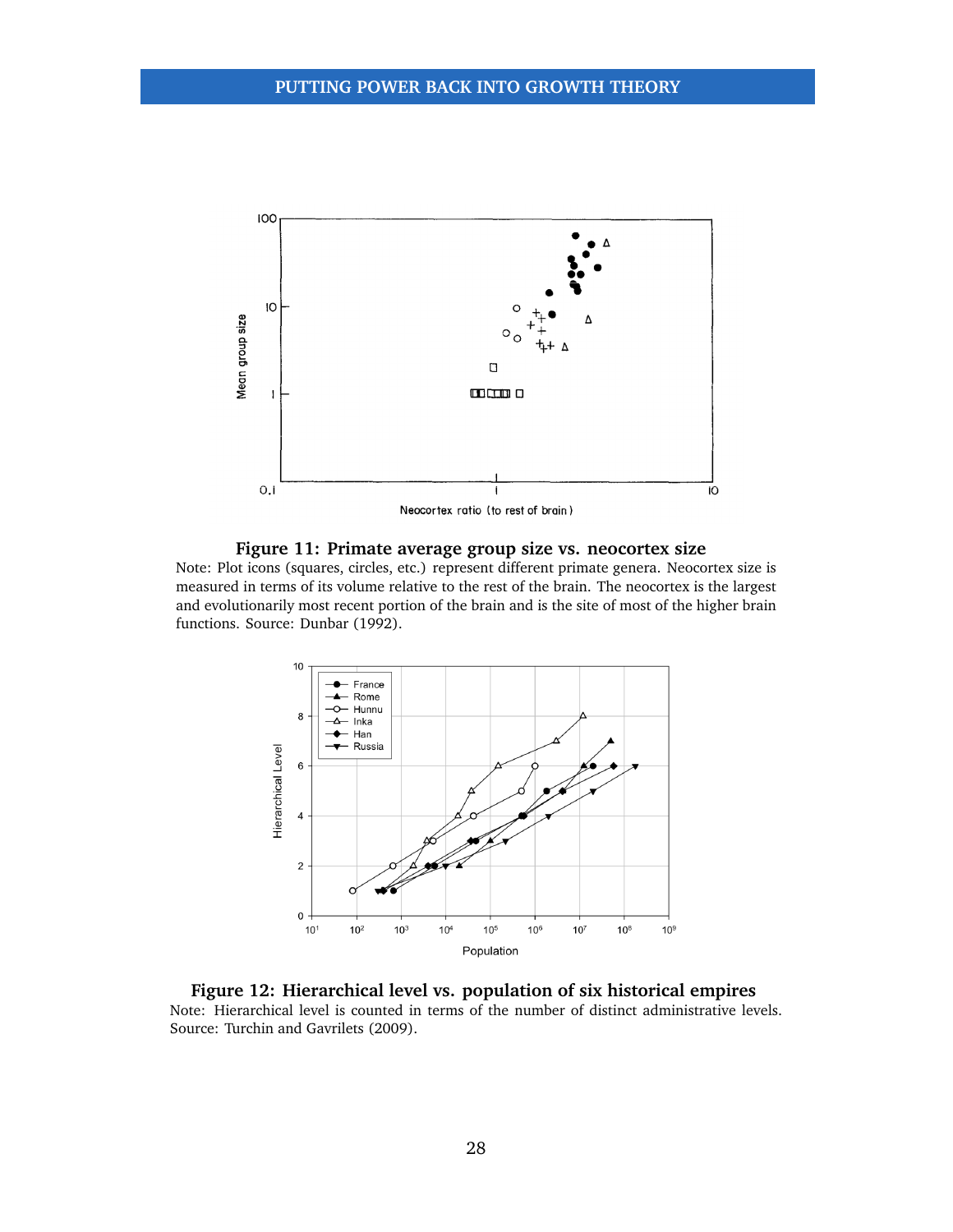<span id="page-28-3"></span>

**Figure 13: Hierarchical levels vs. firm size** Source: Child [\(1973\)](#page-33-16). 'Aston', 'National' and 'Blau & Schoenherr' refer to different firm datasets.

<span id="page-28-0"></span>
$$
n = \frac{1 - s^L}{1 - s} \tag{11}
$$

As a rough estimate, we can simplify equation [11](#page-28-0) to equation [12,](#page-28-1) which indicates that the number of group members varies exponentially with the number of hierarchical levels. Equation [12,](#page-28-1) in turn, can be rearranged to equation [13,](#page-28-2) which indicates that the number of hierarchical levels varies approximately logarithmically with the number of group members.

<span id="page-28-1"></span>
$$
n \underset{\sim}{\propto} s^{L-1} \tag{12}
$$

<span id="page-28-2"></span>
$$
L \underset{\sim}{\sim} \log n \tag{13}
$$

This logarithmic scaling appears to be robust across space and time. In the modern era, John Child [\(1973\)](#page-33-16) finds a logarithmic scaling between modern corporation employment size and the number of hierarchical levels (Fig [13\)](#page-28-3). Hierarchy, it seems, plays an essential (and predictable) role in organizing large groups of humans. Indeed, one is hard-pressed to find an example of a large organization that exists without any hierarchy.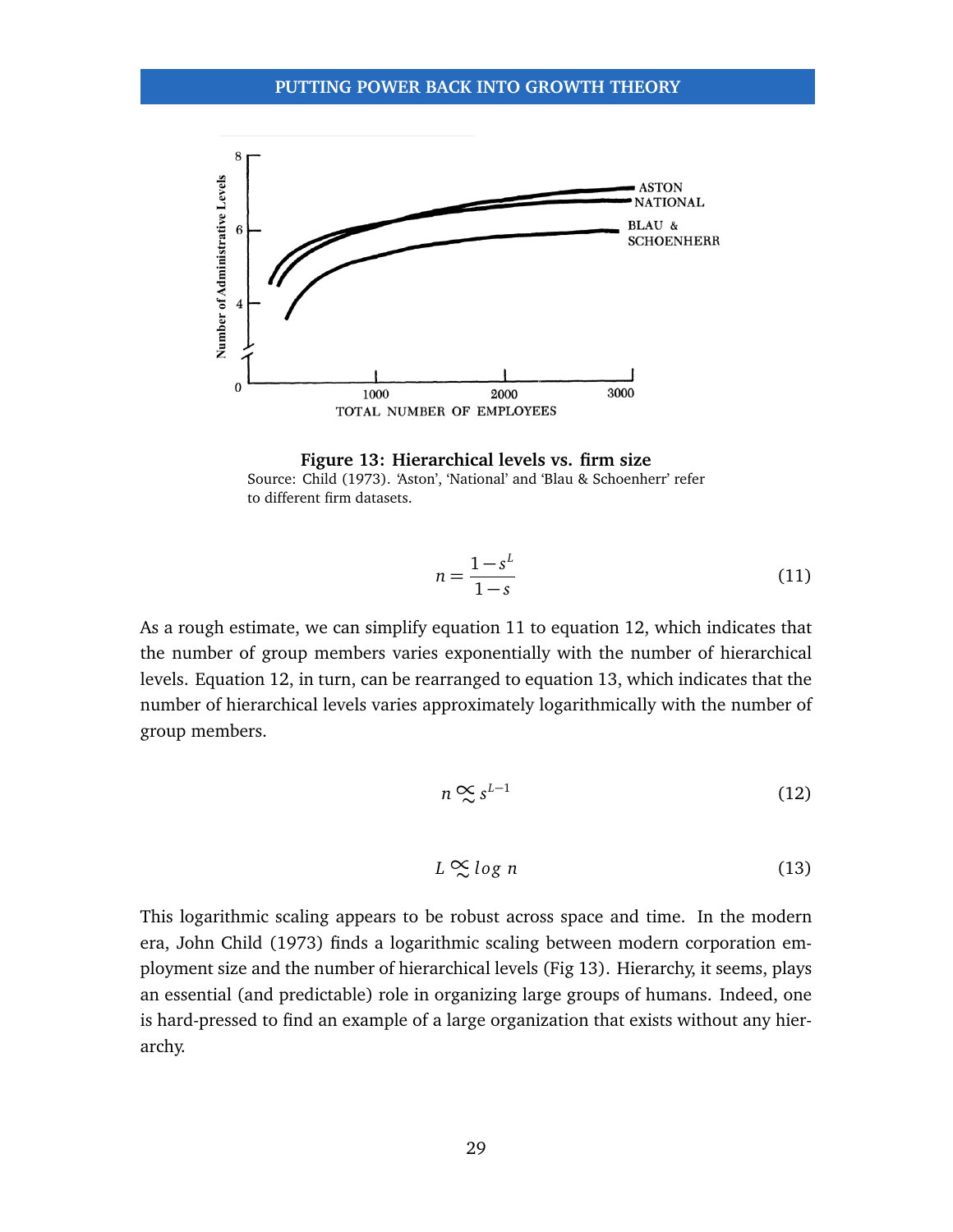Given the link between increases in corporate employment concentration and the growth of energy consumption, a reasonable hypothesis is that growth requires the coordination of ever-increasing swathes of humanity, and that hierarchy is the path of least resistance for such coordination.

#### **Profit as the Fountain Head of Authority**

All hierarchical institutions must have systems for legitimizing the authority of superiors and rationalizing the subservience of subordinates. Weber [\(1958\)](#page-35-18) divided legitimization strategies into three categories: charismatic authority, traditional authority, and legal authority. Of these three, charismatic authority is by far the least stable, since there is no mechanism for transferring authority after the death of the leader.

Traditional authority is usually associated with feudal systems, or any hierarchical system based on birthright. Such systems often have elaborate ideologies for rationalizing inherited authority. Peter Turchin [\(2010\)](#page-35-19) argues that it is not coincidental that the major world religions and the first large empires emerged during the same era (the Axial Age, 800–200 BC); religion is highly effective at legitimizing authority. By appealing to God as the source of their power, the kings of antiquity gained access to a potent ideological tool for legitimizing their authority. .

According to Weber, the modern era is different from all other eras in that the *rule of law* has become the dominant mode of authority. Under such a system, authority has little or nothing to do with the characteristics of the ruler or his family lineage, but is instead based on a system of law that is (ideally) applied uniformly to all people. Still, laws must stem from a core belief system.

Nitzan and Bichler argue that the kernel of the modern *nomos* is a pervasive belief in the principle of *capitalization*: the belief that anything that can be 'owned' may be reduced to a single, abstract quantity of money. Nitzan and Bichler note:

Faith in the principle of capitalization now has more followers than all of the world's religions combined. It is accepted everywhere – from New York and London to Beijing and Teheran. In fact, the belief has spread so widely that it is now used regularly to discount not only capitalist income, but also the income of wage earners, governments, and, indeed, society at large. [\(2009,](#page-35-0) p. 8)

Capitalization allows a systematic way of defining reciprocity: if prices are equivalent, an ownership exchange is culturally defined as being reciprocal (Hornborg [1992\)](#page-34-16). In a capitalist society, hierarchical relations are rationalized by appealing to the reciprocity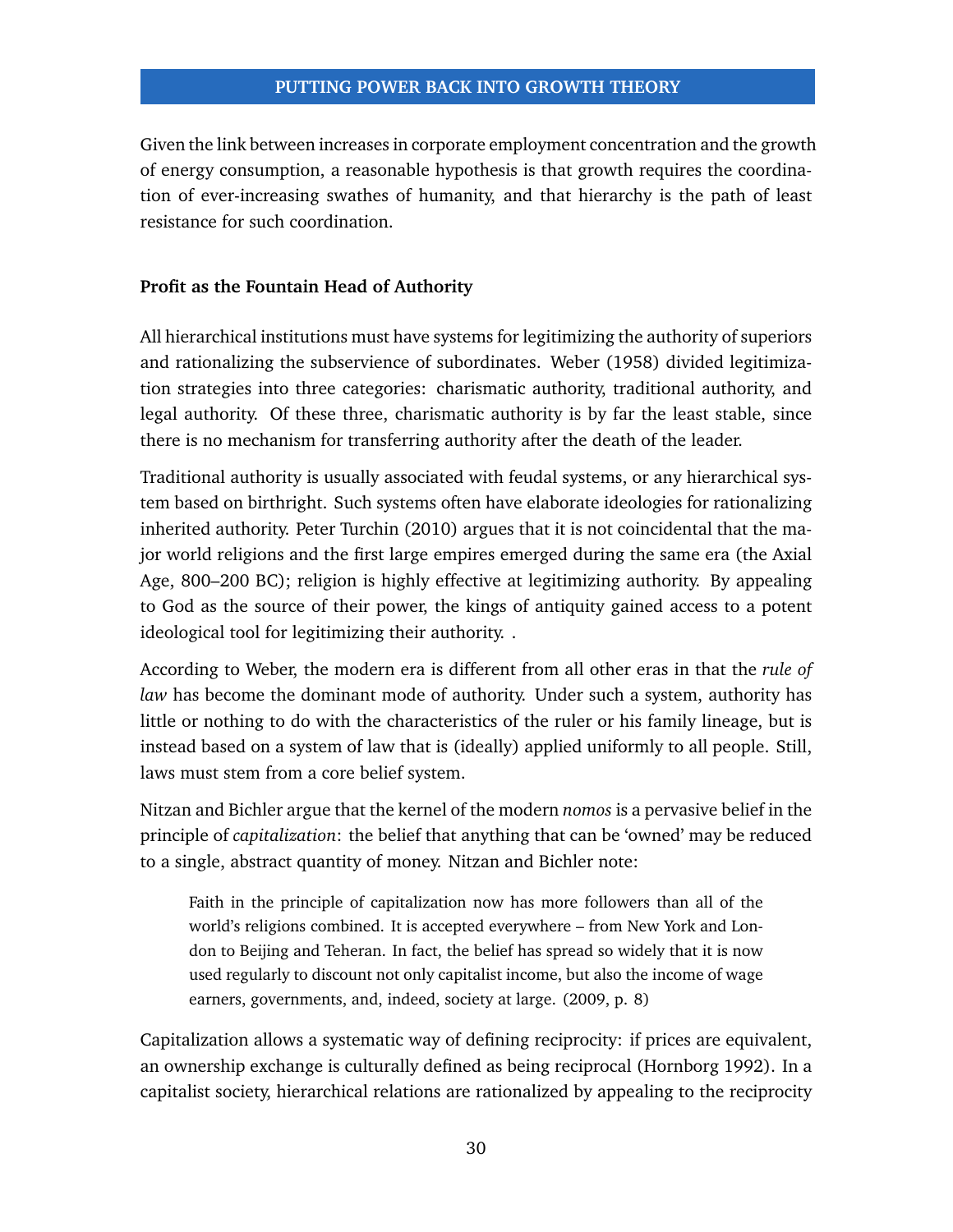of monetary transactions. We all accept that the owner of a business enterprise is the rightful 'ruler' of his employees. Why is his authority legitimate? Because he exchanged money for ownership.

As Nitzan and Bichler note, by investing his money, the capitalist gains culturally sanctioned power to mobilize and control human labor. Importantly, this power appears (to the participants) as a *reciprocal* exchange, because it is wielded through a monetary transaction. This veil of reciprocity is illustrated by the terminology used: while military leaders *command*, capitalists *invest*. [18](#page-0-0)

Thus, capital is a potent tool for legitimizing authority and facilitating the growth of large hierarchies. The steps that lead to this authority are similar (in principle) to those that lead to the divine authority of kings:

#### Divine Kingship

- 1. God is the ultimate authority.
- 2. Kings are ordained by God.
- 3. Kings are legitimate holders of power.

# Capitalization

- 1. Monetary exchange is reciprocal.
- 2. Capitalists exchange money (capital) for 'ownership'.
- 3. Owners are legitimate holders of power.

However, unlike other forms of authority, capital has a finite magnitude that is *depleted* when power is wielded. This presents a problem: unless capital can be renewed, it will be an ephemeral source of power. Thus, a *return* on the investment of capital is a fundamental requirement of capitalist authority: it allows the potential for authority to become self-renewing.

This return on investment can be realized either through interest or profit. However, for the process of hierarchy formation, the evidence suggests that profit is key. Why is this the case? It could be because profit is associated with equity, and ownership of

<sup>18</sup>Nitzan and Bichler [\(2009\)](#page-35-0) trace the term *invest* to feudal power relations: "The symbolic ceremony of transferring property rights from the lord to the vassal was known as *investiture*" (p. 227). They also note that the first corporations, or 'investment brotherhoods', were known as *commenda* (p. 250).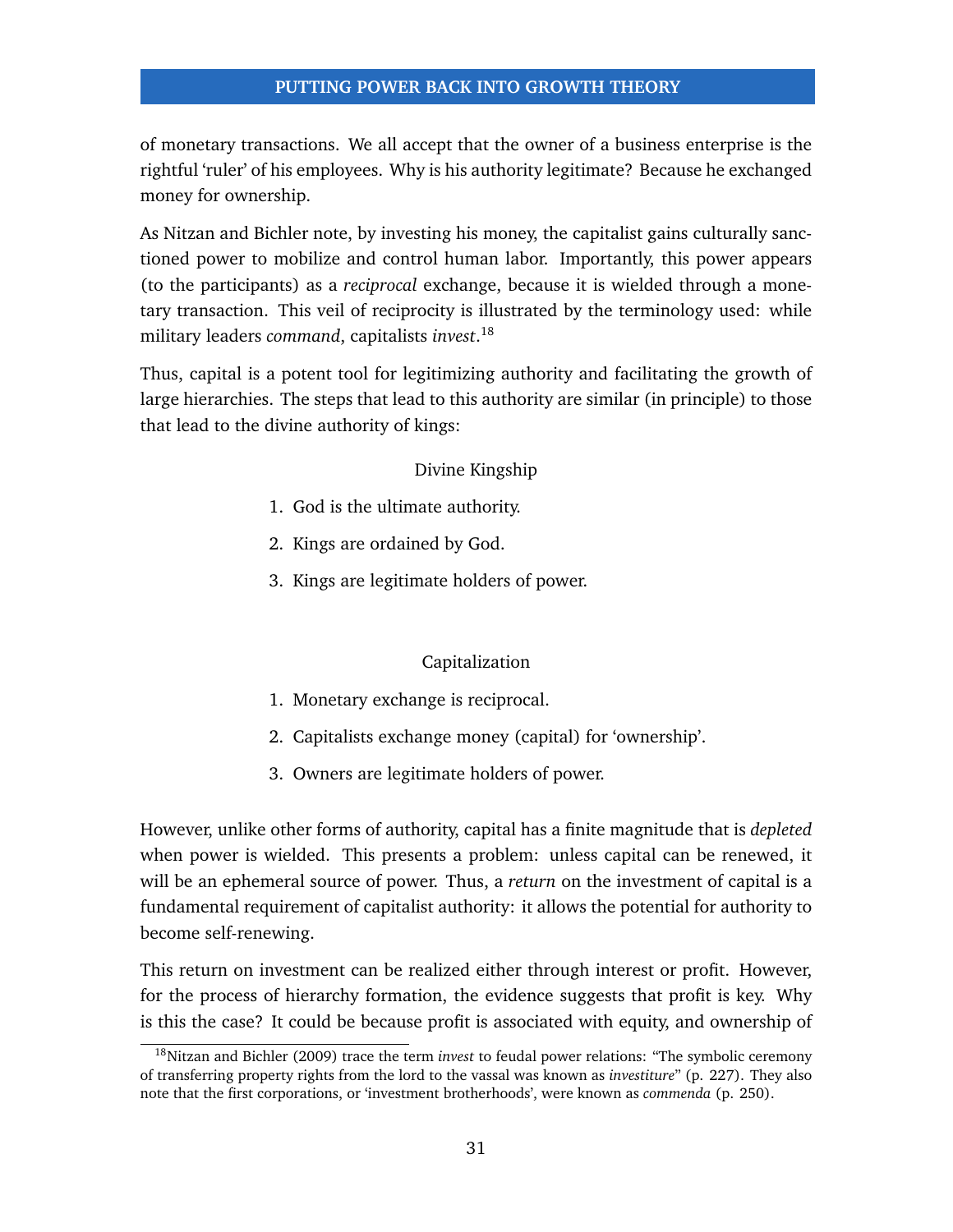equity gives direct command of the corporate hierarchy. Interest, on the other hand, is associated with corporate bonds, which do not give the bond-holder any say in corporate decision-making. While this is a plausible explanation, I leave a more in-depth investigation for future research.

Whatever the reason for the primacy of profit in hierarchy formation, based on the evidence in this paper, I propose the following three-way linkage between profit, hierarchy and growth:

- 1. The expansion of hierarchy is necessary for growth.
- 2. Hierarchy formation is legitimized by the investment of capital.
- 3. Capital accumulation, through profit, acts as a fountain head of legitimacy, allowing further expansion of hierarchy.
- 4. The expansion of hierarchy drives growth.

# **Conclusions**

The evidence discussed in this paper is fundamentally at odds with the assumptions made by neoclassical growth theory: both distribution and large institutions (concentrated power) play a central role in growth. Thus, any growth theory that wishes to explain reality must begin by discarding neoclassical principles.

The theory that I have advanced draws heavily on Nitzan and Bichler's *Capital as Power* framework, which is unique in political economy in that it asserts that capital is *unproductive*. Nitzan and Bichler conceive of capital as a form of power derived from the legal right to strategically limit production. But this leads to a paradox: if capital is unproductive, why has the capitalist era witnessed the most stupendous period of growth in the history of humanity (1800 to the present). How do we resolve this paradox?

Nitzan and Bichler are correct to assert that capital accumulation has little to do with productivity. Based on thermodynamic principles, we must insist that productivity stems from the transformation of energy. The role of physical capital (I prefer the term *technomass*) is to facilitate energy transformation into forms usable by humans (think of the tractor converting fossil fuels into mechanical work). However, we should not conflate technomass with *financial capital* (or simply *capital*). The latter is a quantitative abstraction that *cannot* be productive, by virtue of its non-physical existence.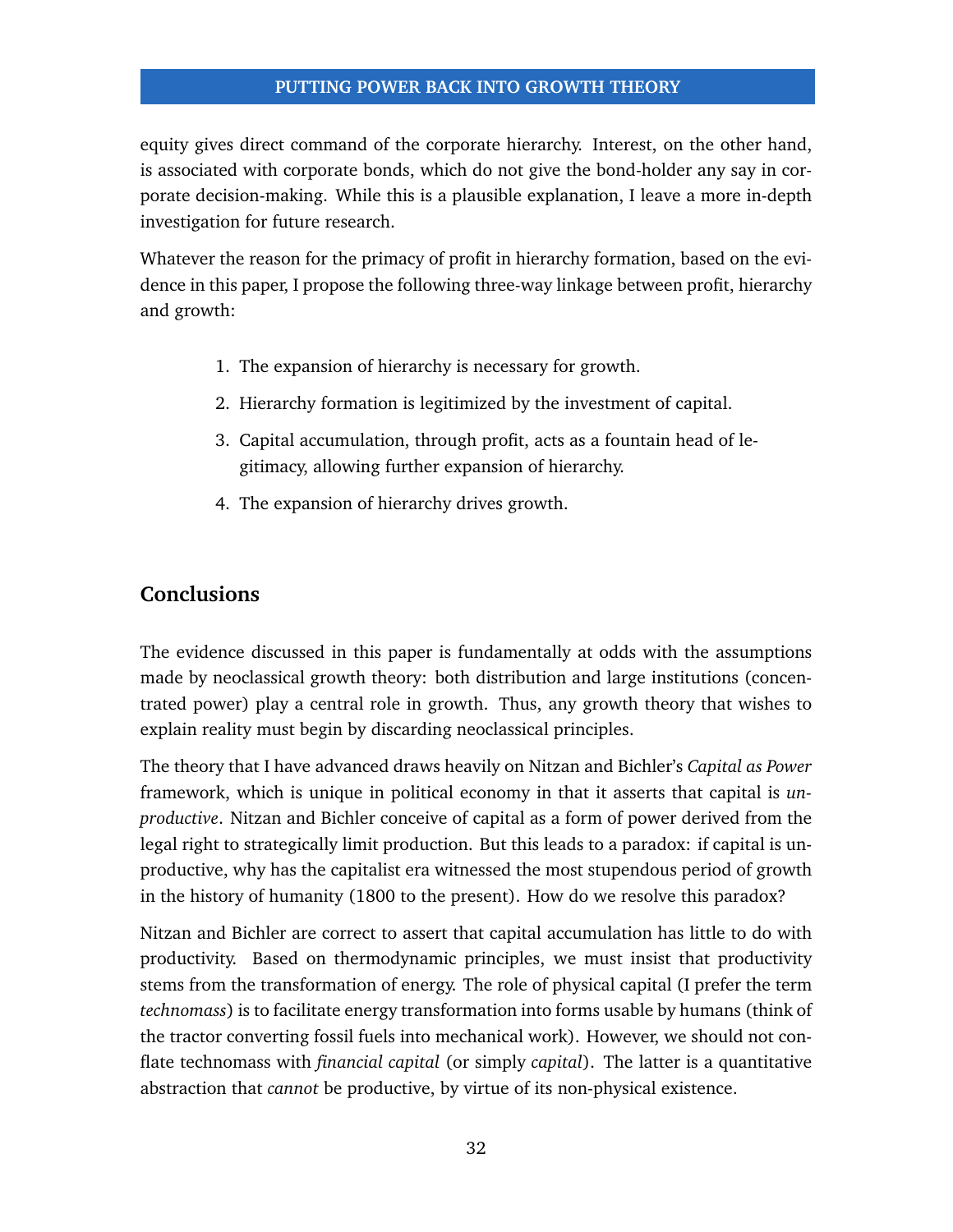Nitzan and Bichler argue that modern corporations are *megamachines* – Lewis Mumford's [\(1970\)](#page-34-17) term for large hierarchical organizations that function as machines by using humans as components. I argue that capital is a potent tool for facilitating the growth of such megamachines – much more potent than appeals to the divine. Because belief in the reciprocity of monetary transactions is nearly universal, capital investment legitimizes the authority of those at the top of the corporate megamachine. It is the expansion of the corporate megamachine that then drives growth. Capital accumulation thus plays a role in growth by allowing capitalists to organize vast pools of human labor, but it must be stressed that capital serves an *ideological* purpose, not a physical one: it veils power under the guise of monetary reciprocity.

But – and this is key – hierarchy formation seems only to occur under capital accumulation through profit (not interest). I have hypothesized that this is because profit flows to those actually in command of corporate hierarchies, while interest is passive income. The balance between profit and interest seems to determine whether employment is added in large versus atomistic institutions, and this employment balance is then related to the rate of growth.

Many questions arise from this provocative reformulation of growth theory. Perhaps most importantly, will the empirical linkages between profit, hierarchy, and growth continue into the future? How will energy limits (due to the inherent finite nature of fossil fuels) affect this linkage? Will the capitalist mode of power be viable in a 'degrowth' (negative growth) future? Such questions ought to be at the center of a power-based theory of growth.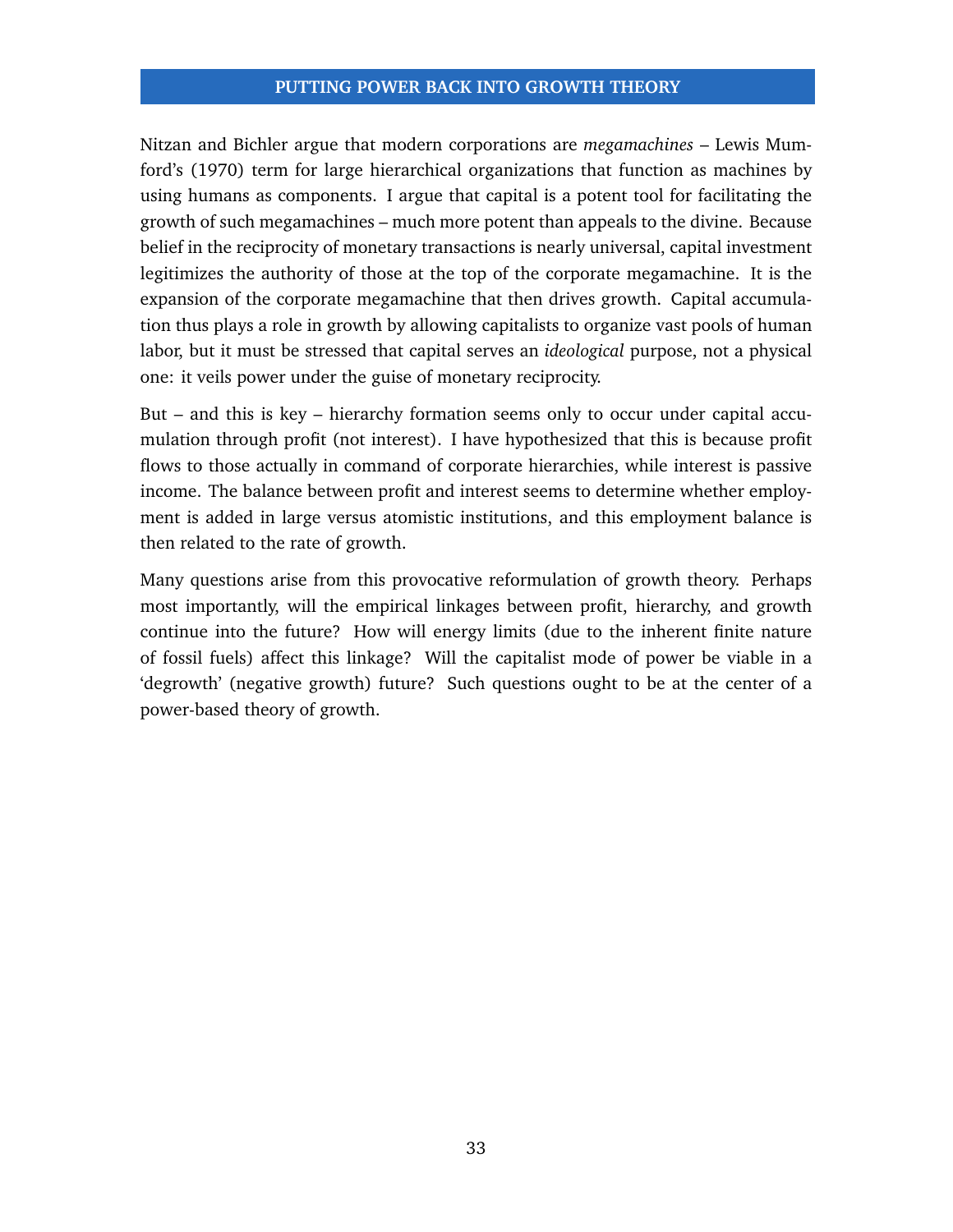# **References**

- <span id="page-33-0"></span>Acemoglu, D. 2008. *Introduction to Modern Economic Growth*. Princeton, NJ: Princeton University Press.
- <span id="page-33-10"></span>Ayres, R. and B. Warr. 2005. "Accounting for growth: the role of physical work". In: *Structural Change and Economic Dynamics* 16.2, pp. 181–209.
- <span id="page-33-1"></span>– 2009. *The Economic Growth Engine: How Energy and Work Drive Material Prosperity*. Northampton, MA: Edward Elgar Pub. 411 pp.
- <span id="page-33-13"></span>Brennan, Jordan. 2012. *A Shrinking Universe: How concentrated corporate power is shaping income inequality in Canada*.
- <span id="page-33-6"></span>Bureau of Labor Statistics. 2010. *Frequently Asked Questions about Hedonic Quality Adjustment in the CPI*. URL: http://www.bls.gov/cpi/[cpihqaqanda.htm](http://www.bls.gov/cpi/cpihqaqanda.htm) (visited on 06/24/2013).
- <span id="page-33-7"></span>Chaisson, E. 2002. *Cosmic Evolution: The Rise of Complexity in Nature*. Cambridge, Mass.: Harvard University Press.
- <span id="page-33-16"></span>Child, John. 1973. "Predicting and understanding organization structure". In: *Administrative Science Quarterly* 18.2, pp. 168–185.
- <span id="page-33-11"></span>Cleveland, C., R. Costanza, C. Hall, and R. Kaufmann. 1984. "Energy and the US economy: a biophysical perspective". In: *Science* 225.4665, pp. 890–897.
- <span id="page-33-12"></span>Cleveland, C., R.K. Kaufmann, and D.I. Stern. 2000. "Aggregation and the role of energy in the economy". In: *Ecological Economics* 32.2, pp. 301–318.
- <span id="page-33-4"></span>Coase, Ronald H. 1937. "The nature of the firm". In: *Economica* 4.16, pp. 386–405.
- <span id="page-33-3"></span>Cobb, Charles W. and Paul H. Douglas. 1928. "A theory of production". In: *The American Economic Review* 18.1, pp. 139–165.
- <span id="page-33-5"></span>Cochrane, D.T. 2011. "Castoriadis, Veblen, and the 'power theory of capital'". In: ed. by I.S. Straume and J.F.A. Humphreys. Aarhus University Press, pp. 89–123.
- <span id="page-33-8"></span>Cottrell, F. 2009. *Energy & Society (Revised): The Relation Between Energy, Social Change, and Economic Development*. Bloomington: AuthorHouse. 491 pp.
- <span id="page-33-9"></span>Debeir, J.C. 1991. *In the servitude of power : energy and civilization through the ages*. In collab. with J.P Deleage and D. Hemery. Atlantic Highlands, N.J.: Zed Books.
- <span id="page-33-14"></span>Dunbar, Robin IM. 1992. "Neocortex size as a constraint on group size in primates". In: *Journal of Human Evolution* 22.6, pp. 469–493.
- <span id="page-33-15"></span>– 1993. "Coevolution of neocortical size, group size and language in humans". In: *Behavioral and Brain Sciences* 16.4, pp. 681–694.
- <span id="page-33-2"></span>Felipe, Jesus and Franklin M. Fisher. 2003. "Aggregation in production functions: what applied economists should know". In: *Metroeconomica* 54.2, pp. 208–262.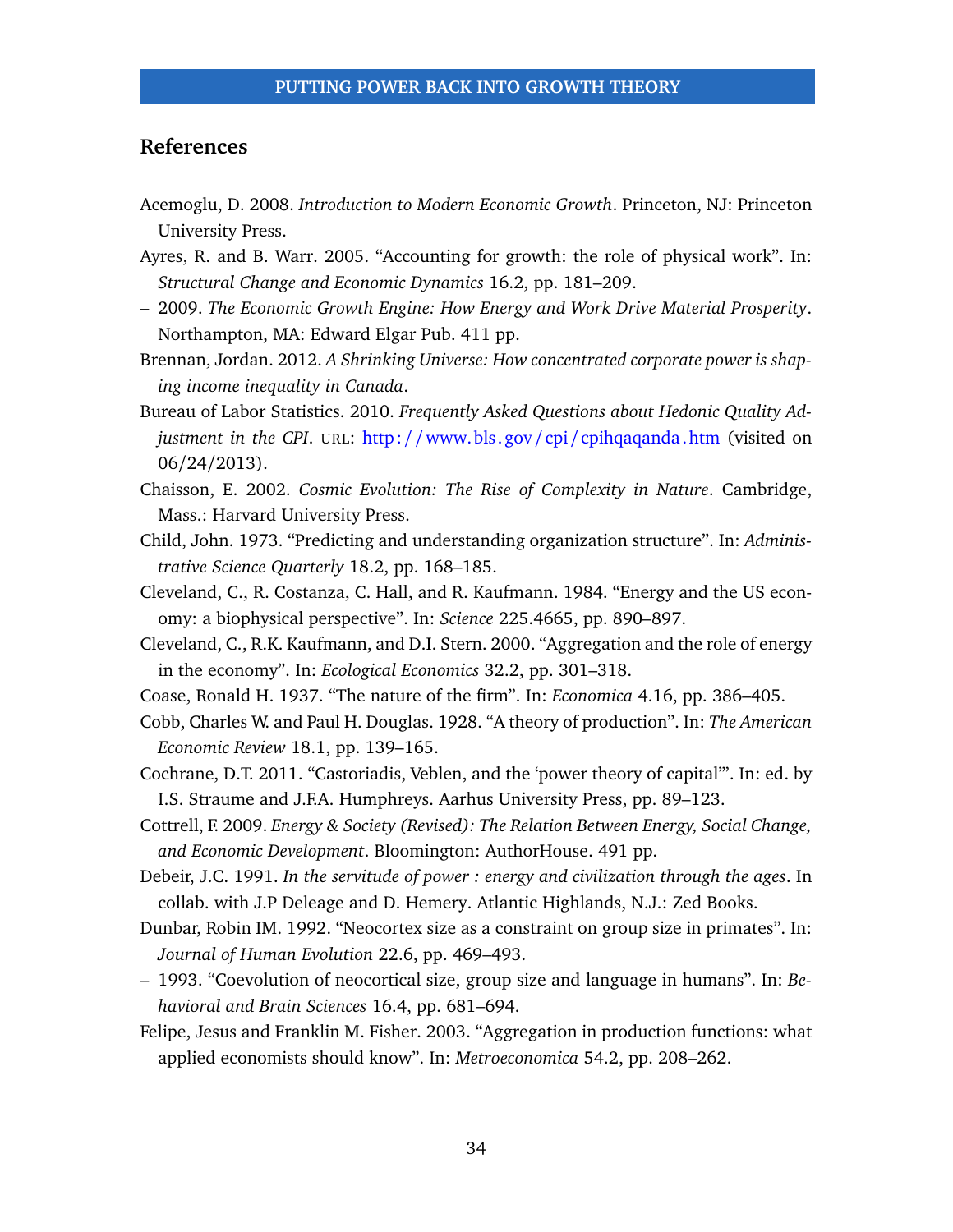- <span id="page-34-0"></span>Felipe, Jesus and Carsten A. Holz. 2001. "Why do Aggregate Production Functions Work? Fisher's simulations, Shaikh's identity and some new results". In: *International Review of Applied Economics* 15.3, pp. 261–285.
- <span id="page-34-1"></span>Fisher, Franklin M. 1969. "The existence of aggregate production functions". In: *Econometrica: Journal of the Econometric Society*, pp. 553–577.
- <span id="page-34-12"></span>Garrett, T. J. 2012. "No way out? The double-bind in seeking global prosperity alongside mitigated climate change". In: *Earth System Dynamics* 3.1, pp. 1–17.
- <span id="page-34-10"></span>Georgescu-Roegen, N. 1971. *The Entropy Law and the Economic Process.* Cambridge, Mass.: Harvard University Press.
- <span id="page-34-11"></span>Giampietro, M., K. Mayumi, and A. Sorman. 2013. *Energy Analysis for a Sustainable Future: Multi-Scale Integrated Analysis of Societal and Ecosystem Metabolism*. New York: Routledge. 352 pp.
- <span id="page-34-9"></span>Hall, C. and K. Klitgaard. 2012. *Energy and the Wealth of Nations: Understanding the Biophysical Economy*. New York: Springer.
- <span id="page-34-13"></span>Hirsch, R.L. 2008. "Mitigation of maximum world oil production: Shortage scenarios". In: *Energy policy* 36.2, pp. 881–889.
- <span id="page-34-16"></span>Hornborg, A. 1992. "Machine fetishism, value, and the image of unlimited good: Towards a thermodynamics of imperialism". In: *Man*, pp. 1–18.
- <span id="page-34-2"></span>Kaldor, Nicholas. 1957. "A model of economic growth". In: *The Economic Journal* 67.268, pp. 591–624.
- <span id="page-34-3"></span>Keen, Steve. 2001. *Debunking Economics: The Naked Emperor of the Social Sciences*. New York: Zed Books.
- <span id="page-34-6"></span>Kondepudi, D.K. and I. Prigogine. 1998. *Modern Thermodynamics: from Heat Engines to Dissipative Structures*. Chichester: John Wiley & Sons.
- <span id="page-34-7"></span>Lotka, Alfred J. 1956. *Elements of mathematical biology*. Dover Publications.
- <span id="page-34-4"></span>Lydall, Harold. 1971. "A Theory of Distribution and Growth with Economies of Scale". In: *The Economic Journal* 81.321, pp. 91–112.
- <span id="page-34-14"></span>Marx, K. 1867. *Capital, Volume I*. Harmondsworth: Penguin/New Left Review.
- <span id="page-34-15"></span>– 1894. *Capital, vol. III*. Vol. 35. Hamburg: Verlag.
- Meadows, Donella. 2008. *Thinking in Systems: A Primer*. Chelsea Green Publishing. 242 pp.
- <span id="page-34-8"></span>Morowitz, Harold and Eric Smith. 2007. "Energy flow and the organization of life". In: *Complexity* 13.1, pp. 51–59.
- <span id="page-34-17"></span>Mumford, L. 1970. *The myth of the machine [Vol. 2], The pentagon of power*. Harcourt, Brace & World.
- <span id="page-34-5"></span>Nitzan, J. 1992. "Inflation as restructuring. A theoretical and empirical account of the US experience". PhD thesis. McGill University.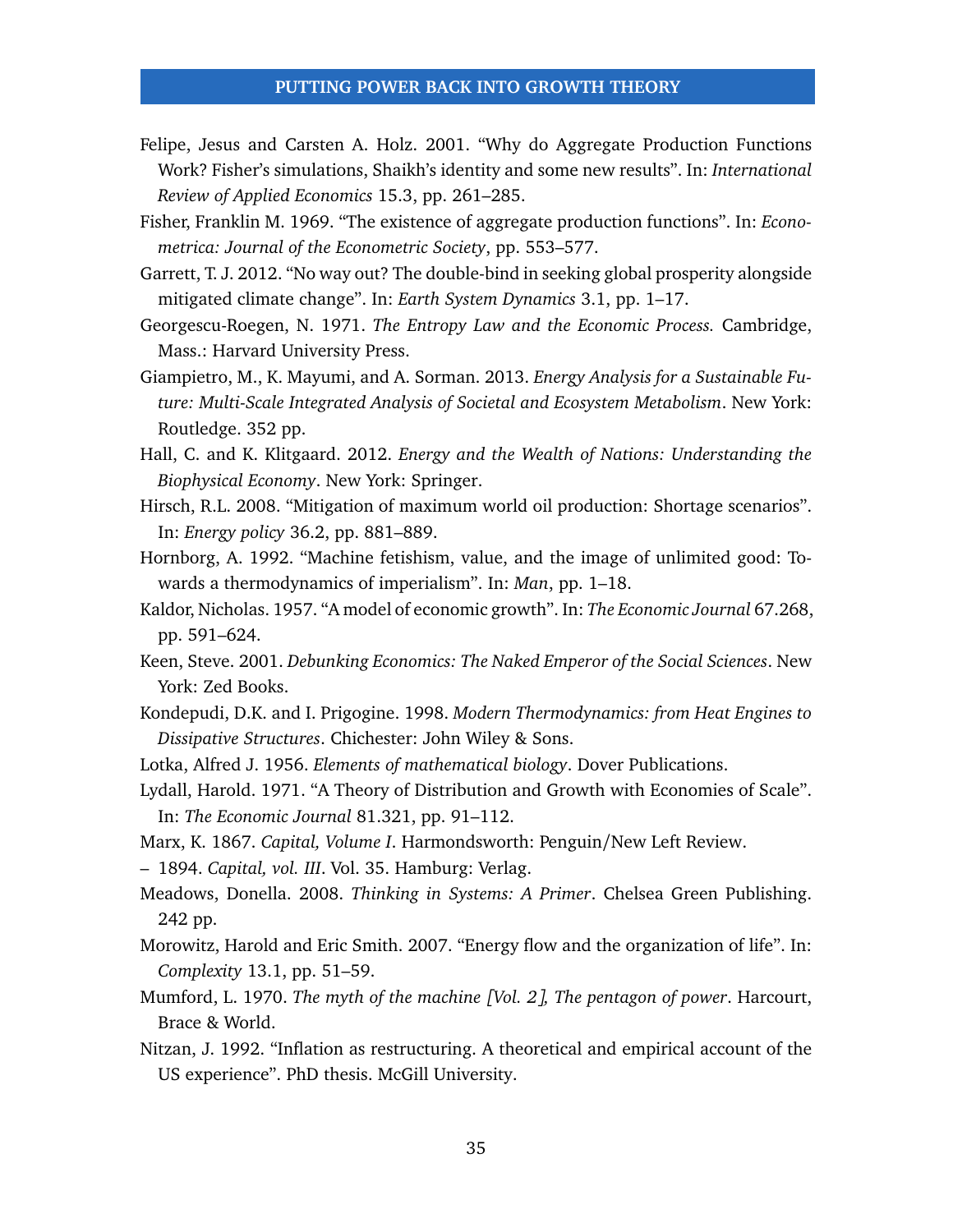- <span id="page-35-0"></span>Nitzan, J. and S. Bichler. 2009. *Capital as Power: A Study of Order and Creorder*. New York: Routledge.
- <span id="page-35-11"></span>Odum, H. T. 1988. "Self-organization, transformity, and information". In: *Science* 242, pp. 1132–1139.
- <span id="page-35-15"></span>Polanyi, Karl. 1964. *The great transformation*. Boston: Beacon Press.
- <span id="page-35-6"></span>Robinson, Joan. 1934. "Euler's Theorem and the Problem of Distribution". In: *The Economic Journal* 44.175, pp. 398–414.
- <span id="page-35-3"></span>– 1953. "The production function and the theory of capital". In: *The Review of Economic Studies* 21.2, pp. 81–106.
- <span id="page-35-8"></span>Salter, James Arthur. 1921. *Allied Shipping Control*. New York: Oxford: At the Clarendon Press.
- <span id="page-35-9"></span>Samuelson, Paul A. 1938. "A note on the pure theory of consumer's behaviour". In: *Economica*, pp. 61–71.
- <span id="page-35-12"></span>Schrodinger, Erwin. 1992. *What is life?: With mind and matter and autobiographical sketches*. Cambridge University Press.
- <span id="page-35-4"></span>Shaikh, Anwar. 1974. "Laws of production and laws of algebra: the Humbug production function". In: *The Review of Economics and Statistics* 56.1, pp. 115–120.
- <span id="page-35-5"></span>– 2005. "Nonlinear dynamics and pseudo-production functions". In: *Eastern Economic Journal* 31.3, pp. 447–466.
- <span id="page-35-13"></span>Smil, V. 1994. *Energy in World History*. Boulder: Westview Press.
- <span id="page-35-16"></span>Smith, Adam. 1776. *An Inquiry into the Nature and Causes of the Wealth of Nations*. Edinburgh: A. and C. Black.
- <span id="page-35-1"></span>Solow, Robert M. 1956. "A contribution to the theory of economic growth". In: *The Quarterly Journal of Economics* 70.1, pp. 65–94.
- <span id="page-35-10"></span>Steindel, Charles. 1995. "Chain-weighting: The New Approach to Measuring GDP". In: *Current Issues in Economics and Finance, Federal Reserve Bank of New York* 1.9.
- <span id="page-35-14"></span>Stern, D.I. 2011. "The role of energy in economic growth". In: *Annals of the New York Academy of Sciences* 1219.1, pp. 26–51.
- <span id="page-35-2"></span>Swan, Trevor W. 1956. "Economic growth and capital accumulation". In: *Economic Record* 32.2, pp. 334–361.
- <span id="page-35-19"></span>Turchin, Peter. 2010. "Warfare and the evolution of social complexity: a multilevelselection approach". In: *Structure and Dynamics* 4.3.
- <span id="page-35-17"></span>Turchin, Peter and Sergey Gavrilets. 2009. "Evolution of complex hierarchical societies". In: *Social Evolution and History* 8.2, pp. 167–198.
- <span id="page-35-18"></span>Weber, Max. 1958. "The three types of legitimate rule". In: *Berkeley Publications in Society and Institutions* 4.1, pp. 1–11.
- <span id="page-35-7"></span>Wicksteed, Philip H. 1894. *An Essay on the Co-ordination of the Laws of Distribution (1932 Edition)*. London: London School of Economics.